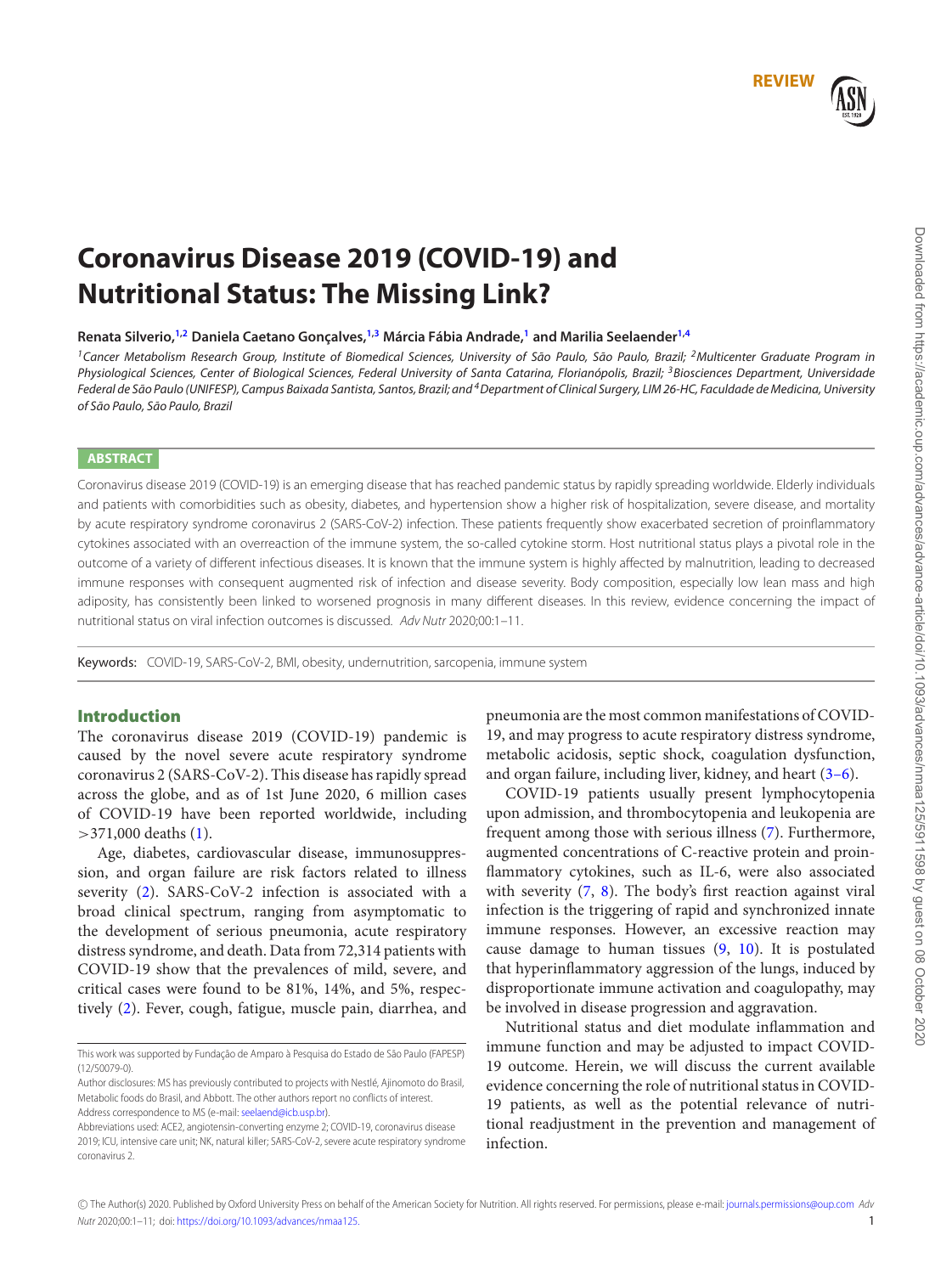#### **Nutritional Status and COVID-19**

The unexpected and sudden appearance of new infectious diseases, such as HIV, severe acute respiratory syndrome, chikungunya virus, and now, the COVID-19 pandemic, has emphasized our vulnerability to newly emergent pathogenic agents. Host nutritional status has been accepted as a key factor in the outcome of a variety of different infectious diseases [\(11\)](#page-5-6).

#### **Obesity**

A high prevalence of obesity is described among hospitalized patients with SARS-CoV-2 infection [\(12–16\)](#page-5-7). In Spanish intensive care units (ICUs), 48% of the first patients admitted with COVID-19 were obese [\(14\)](#page-5-8). Similarly, among 1482 of US hospitalized patients with COVID-19, 48.3% were obese [\(17\)](#page-5-9). In the same way, a study from China showed that ∼43% of the hospitalized patients with COVID-19 were obese or overweight at admission [\(18\)](#page-5-10). Obesity has also been associated with mortality and increased disease severity [\(12,](#page-5-7) [13,](#page-5-11) [15,](#page-5-12) [19\)](#page-5-13). BMI of patients with cardiovascular disease and SARS-CoV-2 infection in the ICU is higher than that of patients without need for critical care [\(13\)](#page-5-11). The same study also demonstrated higher overweight/obesity prevalence among nonsurvivors [\(13\)](#page-5-11). Among the patients who died of COVID-19, obesity prevalence was found to range from 4.60% to 12.10% in Brazil and Italy, respectively [\(20\)](#page-5-14).

Even though young individuals are at decreased risk of critical COVID-19, if obesity is a concomitant condition, patients are ∼2.0 times more likely to need critical care on admission [\(21\)](#page-5-15). The association between younger patients with a BMI (kg/m<sup>2</sup>)  $\geq$  25 and pneumonia at admission was also described, and low-flow supplemental oxygen and mechanical ventilation was necessary in such cases [\(22\)](#page-5-16).

Thrombotic events potentially aggravate the course of COVID-19 [\(23\)](#page-5-17), and obese patients are at increased risk [\(24\)](#page-5-18). Obesity also inflicts detrimental consequences on lung physiology, such as reduced forced expiratory volume and forced vital capacity [\(25\)](#page-5-19). Invasive mechanical ventilation in patients with COVID-19 has been reported to be positively correlated with obesity, independently of age and comorbidities [\(15\)](#page-5-12).

Obesity is characterized by an excess of white adipose tissue, which is an extremely active organ with immunologic, endocrine, and metabolic functions [\(26\)](#page-5-20). Adipose tissue– resident immune cells are important for tissue homeostasis and significant changes in their number and function are observed in obesity. Adipose tissue chronic low-grade inflammation in obesity is attributed to the expansion of effector T cells, including  $CD4^+$  helper T (Th) cells and CD8<sup>+</sup> cytotoxic T lymphocytes, as well as to macrophage infiltration [\(27–32\)](#page-5-21). Some studies also describe B-lymphocyte accumulation in animal models of obesity [\(33,](#page-6-0) [34\)](#page-6-1), which, through interactions with  $T$  cells, increase inflammation  $(33)$ . The preactivation of specific inflammatory cytokines in the expanded adipose tissue results in reduced antigen response and functional impairment of natural killer (NK) cells,

dendritic cells, and macrophages [\(35,](#page-6-2) [36\)](#page-6-3). One such immune dysfunction results in a dampened immune response to infections [\(37–39\)](#page-6-4).

Remarkably increased concentrations of proinflammatory cytokines in patients with severe SARS-CoV-2 infection are considered to be among the most important causes of acute respiratory distress syndrome and multiple-organ failure [\(40\)](#page-6-5). A balanced pro- and anti-inflammatory response is crucial for body homeostasis [\(41,](#page-6-6) [42\)](#page-6-7). The loss or impaired function of one of the regulatory components can favor the "cytokine storm" phenomenon in tissues with exacerbated proinflammatory response, such as the lung and adipose tissue  $(43)$ . As recently proposed by Ryan and Caplice  $(44)$ , unbalanced local inflammation is associated with overreaction to viral spread, entry, and viral shedding, leading to amplification and maintenance of the immune response [\(44\)](#page-6-9). The impaired inflammatory response contributes to the severity of lung lesions found in patients with influenza [\(45\)](#page-6-10), and may play a key role in COVID-19 progression. We put forward the hypothesis that white adipose tissue acts as a relevant player in the disease, since SARS-CoV-2 enters human cells via angiotensin-converting enzyme 2 (ACE2), which is expressed not only in the lung and heart, kidney, liver, and blood vessels, but also abundantly in the white adipose tissue [\(46,](#page-6-11) [47\)](#page-6-12), An additional interesting aspect is that there is adipose anatomical site–associated heterogeneity in the expression of ACE2, which is higher in the visceral depots [\(48\)](#page-6-13). The enlarged visceral adipose pads in obese patients have been suggested to possibly act as reservoir for viruses, thereby increasing total virus load as a result of an "explosive systemic response of the angiotensin II and angiotensin II type 1 receptor axis" promoted by the tissue, and not perceived by the clinicians, who generally do not envisage white adipose tissue as a vital organ [\(47\)](#page-6-12).

Obese individuals present additionally, a delayed capacity of IFN production, which allows higher viral RNA replication, consequently increasing the opportunity of the emergence of novel, more virulent viral strains [\(38,](#page-6-14) [49\)](#page-6-15). Obesity is also associated with epithelial dysfunction and increased permeability, which could permit rapid virus shedding from the tissue and, consequently, faster spreading [\(50\)](#page-6-16). Based on these data, it is possible to infer that obesity could have a potential role in the transmission of SARS-CoV-2 [\(51\)](#page-6-17). In patients with influenza, obesity was related to virus shedding for an extended time (up to 104% longer) than that observed in lean individuals [\(52\)](#page-6-18), whereas BMI was positively correlated with virus content in exhaled breath [\(53\)](#page-6-19). Thus, apart from their increased susceptibility to infection, obese individuals could have a role in the augmentation of virus pathogenicity and transmission. Since 52% of the world's population are now obese or overweight [\(54\)](#page-6-20), practical implications, such as a longer quarantine for obese people, should be considered [\(45\)](#page-6-10).

It is also important to highlight that obese people may not benefit from a vaccine against SARS-CoV-2 to the same extent as healthy-weight individuals. An association between higher BMI and a greater decline in influenza antibody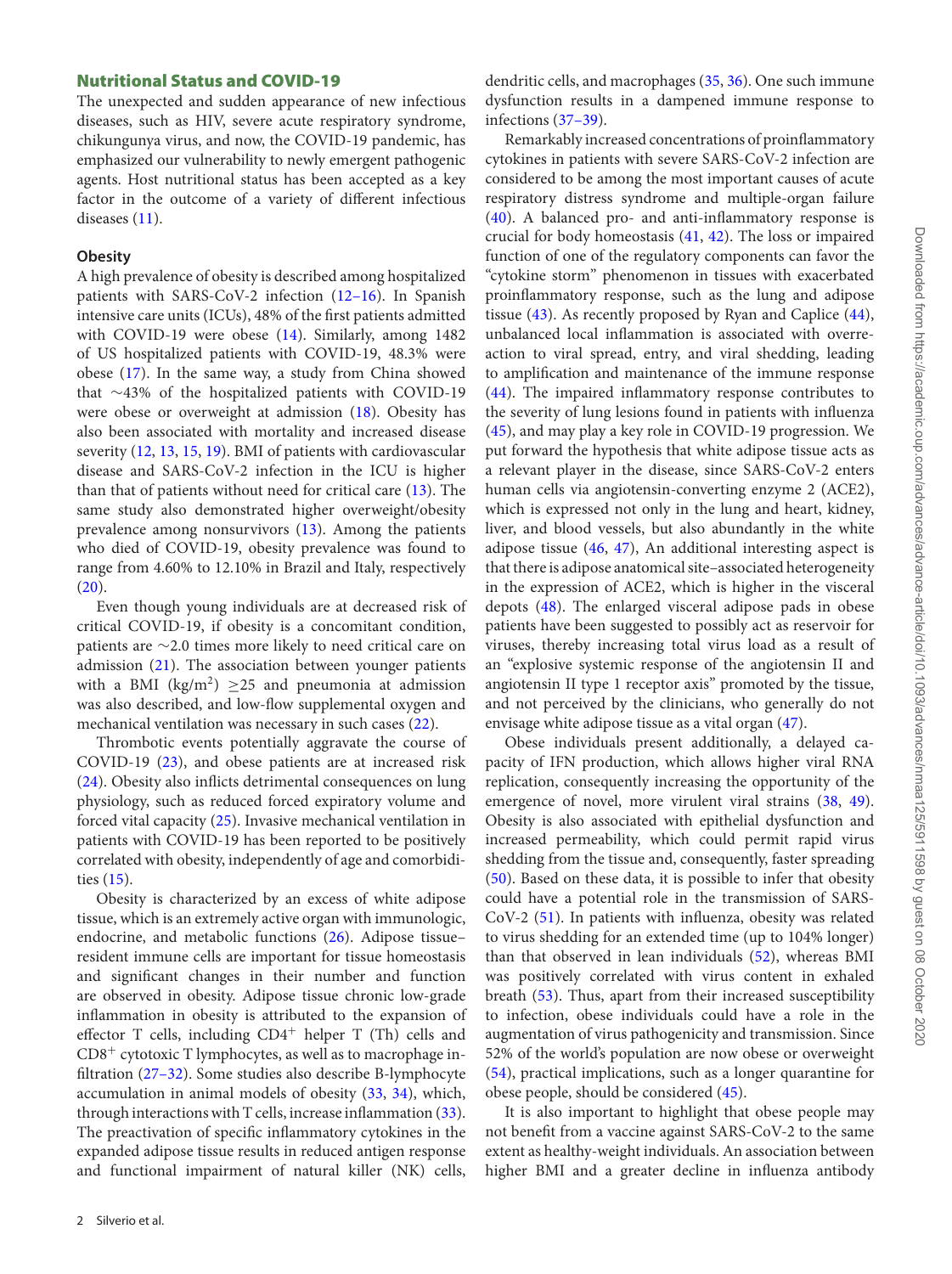titers 1-y post vaccination [\(55\)](#page-6-21), as well as lower concentrations of vaccine-induced H1N1-specific antibodies in obese mice [\(56\)](#page-6-22), were reported. Additionally, vaccinated obese individuals show double the risk of developing influenza (and influenza-like illness) compared with normal weight individuals [\(57\)](#page-6-23). If the same is observed in COVID-19 patients, vaccination may not be an effective method for ensuring protection of the overweight population.

Anthropometric (i.e., BMI, waist and hip circumferences) and metabolic parameters (i.e., plasma glucose and insulin) have been used to evaluate the risk of COVID-19 complications [\(58\)](#page-7-0). Assessment of insulin resistance, a robust indicator of altered metabolic health, impaired cardiovascular function, and cardiovascular disease–related mortality, is recommended [\(59\)](#page-7-1) both in primary care, as well as in the evaluation of the potential risk and prognosis in patients with a positive SARS-CoV-2 test result.

It is worth noting that obese patients are at higher risk of the development of comorbidities, such as type 2 diabetes, hypertension, and cardiovascular disease [\(60\)](#page-7-2). These comorbidities are increasingly associated with disease progression and poor COVID-19 outcome [\(61\)](#page-7-3). In a meta-analysis with data from 76,993 patients, the prevalence of hypertension, cardiovascular disease, and diabetes in patients with COVID-19 was ∼16%, 12%, and 7%, respectively [\(62\)](#page-7-4). The incidence of comorbidities was also determined in a meta-analysis of 6 studies: diabetes, hypertension, and cardio-cerebrovascular diseases were found to be 2- to 3-fold more prevalent in ICU/critical patients than in noncritical cases. These results highlight the susceptibility for worsened outcome among individuals with obesity-related comorbidities [\(63\)](#page-7-5). In addition to increased propensity and worsened outcome in patients with previous cardiovascular metabolic disease, COVID-19 infection can*,* per se, induce cardiovascular complications, including heart failure, myocarditis, pericarditis, vasculitis, and cardiac arrhythmias [\(64,](#page-7-6) [65\)](#page-7-7). Diabetic individuals show an increased susceptibility to infectious diseases, especially influenza and pneumonia [\(65–67\)](#page-7-7), and experience the disease with greater severity when infected with respiratory viruses [\(68–70\)](#page-7-8).

At present, the reason why individuals with obesityrelated comorbidities are at increased risk of severe COVID-19 infection is unrecognized; however, it may be associated with the ACE2 expression in adipose pads and adipose tissue capacity to induce systemic inflammation. ACE inhibitors and angiotensin II type I receptor blockers increase considerably the expression of ACE2, and these drugs are very commonly used for the treatment of patients with diabetes and cardiovascular diseases [\(71,](#page-7-9) [72\)](#page-7-10). Thus, the higher ACE2 content could help internalization of the virus by cells, thereby increasing the severity of COVID-19 [\(73\)](#page-7-11).

Serum concentrations of inflammation-related biomarkers are also considerably higher in patients with diabetes [\(74\)](#page-7-12). Thus, such patients, when infected, may be at higher risk of developing the "cytokine storm," and consequently of worsened prognosis. In type 2 diabetes there is an imbalance between coagulation and fibrinolysis, leading to increased

concentration of clotting factors and relative inhibition of the fibrinolytic system. Additionally, endothelial dysfunction with enhanced platelet aggregation and activation is observed in insulin resistance and type 2 diabetes, favoring the emergence of a hypercoagulable prothrombotic state [\(75\)](#page-7-13).

Distancing measures aimed at the reduction of social interaction have been adopted in several countries as a measure to reduce the spread of SARS-CoV-2 infection [\(76\)](#page-7-14). Given the potential risk of developing severe COVID-19, individuals with comorbidities should firmly adhere to protective measures. To decrease the risk of infection and severe disease, diabetic individuals should maintain strict glycemic control. Inadequate glycemic control is associated with several infections, such as pneumonia, endocarditis, and tuberculosis [\(77\)](#page-7-15). Frequent monitoring of glycemia is even more important for obese individuals with type 2 diabetes, since medication adjustment to maintain blood glucose concentrations may be necessary to adapt to the new caloric requirements of reduced physical activity and energy intake imposed by quarantines [\(78\)](#page-7-16). In addition, diabetic patients with heart disease or kidney disease may require specific care to stabilize cardiac/renal status [\(77\)](#page-7-15).

#### **Undernutrition**

Undernutrition, a pathologic state in which dietary intake fails to meet the body's energy or nutritional requirements, can arise from inadequate intake of macronutrients or micronutrients, abnormally increased energy expenditure, defective absorption of nutrients, or any combination of these [\(79\)](#page-7-17). Worldwide, there were an estimated 821 million undernourished individuals in 2017 [\(80\)](#page-7-18), a condition widely prevalent in developing countries [\(81\)](#page-7-19). Protein–energy malnutrition, as well as deficiencies in specific single nutrients, are largely related to increased risk of mainly occuring infectious diseases [\(82–85\)](#page-7-20).

Immune cells show high energy expenditure [\(86\)](#page-7-21), and energetic and nutritional demand is increased during periods of infection. For example, basal metabolic rate is significantly higher during a fever due to the activation of the immune response [\(87\)](#page-8-0). Because immune cells have no substantial reserve of nutrients, glucose and amino acid uptake is required for immune system activation [\(88\)](#page-8-1). Indeed, malnutrition induces a reduction in immune cell number, especially of T cells  $(81, 85, 89, 90)$  $(81, 85, 89, 90)$  $(81, 85, 89, 90)$  $(81, 85, 89, 90)$  $(81, 85, 89, 90)$  $(81, 85, 89, 90)$  $(81, 85, 89, 90)$ . For instance, lower CD4<sup>+</sup> and CD8<sup>+</sup> Tcell numbers have been described in malnourished children [\(91\)](#page-8-4). Moreover, malnutrition induces atrophy of primary lymphoid organs, reducing T- and B-cell numbers, leading to leukopenia [\(92\)](#page-8-5). This reduced number of immune cells contributes to the impairment of the immune response in malnutrition [\(93\)](#page-8-6).

Both under- and overnutrition have a great impact on adipose tissue mass, modulating the factors secreted by this tissue, such as hormones and cytokines. During starvation, the activation of immune cells is limited by adipokine signaling, which reduces nutrient consumption, and consequently, the body becomes more susceptible to infection [\(94\)](#page-8-7). Leptin plays a pivotal role in reporting nutritional status to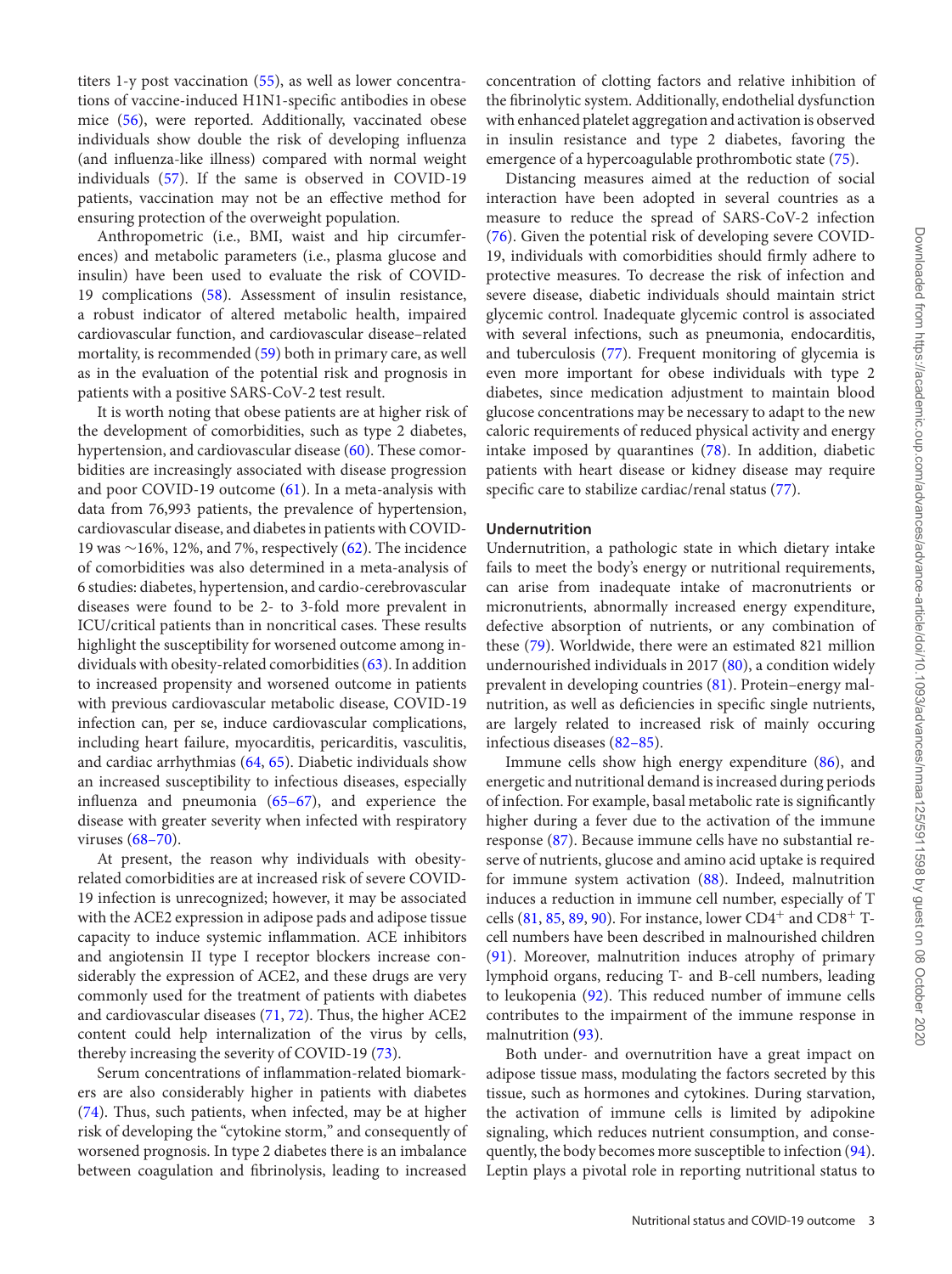immune cells by increasing glucose metabolism in T cells [\(93\)](#page-8-6). Leptin concentrations are inversely modified in both extremes of body weight, being reduced in malnourished and increased in obese individuals. Experimental studies show that leptin receptor–deficient mice, as well as malnourished animals, present reduced viral clearance, diminished lung IFN-γ concentration, and lower survival during influenza-A pneumonia infection [\(95\)](#page-8-8). It is known that body adiposity is extremely affected by protein–energy malnutrition, leading to reduced systemic leptin concentrations [\(96\)](#page-8-9). Therefore, the impaired immune response in malnutrition may be related to poor nutrient intake and dysfunction in leptin signaling, critical factors for the activity and proliferation of immune cells [\(93\)](#page-8-6). These findings suggest a crucial role of adipose tissue in the maintenance of immune defense in viral infections.

As described previously for obesity, undernutrition may also impact viral replication and pathogenicity. Increased oxidative stress in animal models was associated with virulence and incidence of reproducible genome mutations observed for coxsackievirus and influenza [\(97\)](#page-8-10). Since this phenomenon was described for 2 distinct viral RNA families, it is possible to infer that malnutrition may affect the outcome of other virus-induced diseases [\(97\)](#page-8-10).

ACE2, the receptor crucial to the SARS-CoV-2 entry into the host cells, is widely expressed in gastrointestinal cells, such as those of the intestinal epithelium. Therefore, the digestive system may also be affected by SARS-CoV-2 infection, leading to gastrointestinal disorders and impairment of the nutritional status of patients [\(98\)](#page-8-11). Indeed, anorexia, diarrhea, vomiting, nausea, and mild abdominal pain were reported in COVID-19 patients [\(7\)](#page-5-2). Anorexia is the most common among the digestive system–related symptoms, and it could be related to inflammation, hypoxia, dysregulated hepatic function, or represent the side effects of therapeutic drugs. Diarrhea is yet another common gastrointestinal symptom, affecting ∼2% to 50% of patients [\(99\)](#page-8-12). The particular mechanism related to the pathogenesis of diarrhea in patients with COVID-19 is not fully elucidated; however, some possible causes are described: direct aggression to the digestive epithelium by the virus, side effects of antiviral drugs, or dysbiosis of the intestinal microbiota induced by antibiotics [\(99\)](#page-8-12). Anorexia along with diarrhea could contribute to nutritional imbalance, and consequently to a delay in recovery [\(100,](#page-8-13) [101\)](#page-8-14). Moreover, patients with COVID-19 and digestive symptoms were more prone to complications of acute respiratory distress syndrome [\(7\)](#page-5-2). Clearly, the gastrointestinal symptoms of COVID-19 may be even more harmful in malnourished patients. This aspect could be of even more importance for the elderly, since a reduction in mobility along with a depletion of muscle mass and poor nutrient intake are frequently present in older adults [\(102\)](#page-8-15).

#### **Aging and Nutrition and COVID-19**

Elderly persons are more susceptible to SARS-CoV-2 infection and experience a poorer outcome when compared with younger patients [\(7,](#page-5-2) [103,](#page-8-16) [104\)](#page-8-17). Aging is associated with alterations in both the innate and the adaptive immune response, a process known as immunosenescence [\(105\)](#page-8-18). Hematopoietic tissue [\(106,](#page-8-19) [107\)](#page-8-20), lymphocyte number [\(108\)](#page-8-21), proliferative and functional capacity of effector lymphocytes [\(107\)](#page-8-20), and activity of NK cells [\(109\)](#page-8-22) are all reduced in the elderly. These alterations induce a basal systemic inflammatory state, or "inflammaging" [\(110\)](#page-8-23), and are associated with an augmented susceptibility to viral infection [\(111\)](#page-8-24). High morbidity and mortality are observed in elderly patients with infections, especially those of the respiratory tract [\(112–114\)](#page-8-25). This situation could be prevented through vaccination; however, vaccine efficacy in this population is greatly reduced in comparison to that in younger adults [\(115–119\)](#page-8-26). Immunosenescence-related alterations, such as reduced concentrations of naive T and B cells, decreased B-cell diversity, and impaired antibody response to new antigens, result in diminished response to vaccination or new infection [\(108,](#page-8-21) [120,](#page-9-0) [121\)](#page-9-1).

Nutritional deficiencies of micro- and/or macronutrients are frequent in older adults, as stated [\(122\)](#page-9-2). Although there are few data regarding malnutrition in patients with SARS-CoV-2 infection, given the prevalence of severe disease among elderly patients it is likely that a significant proportion of these patients were undernourished at the time of hospitalization [\(123\)](#page-9-3). In agreement with this hypothesis, the risk of malnutrition and malnutrition in individuals >65 y of age was 27.5% and 52.7%, respectively, in a cross-sectional study in patients with COVID-19 [\(124\)](#page-9-4). Many reasons may be related to the higher prevalence of compromised nutritional status in older patients with COVID-19. First, a catabolic state induced by the inflammatory response to SARS-CoV-2 infection may induce skeletal muscle wasting. The concentrations of proinflammatory markers, such as Creactive protein, TNF-ɑ, and ferritin are usually augmented in these patients  $(125)$ , and the utilization of albumin and even muscle protein may be needed to synthesize the acute-phase proteins  $(125)$ . This is consistent with the hypoalbuminemia and low calf circumference observed in these patients [\(126,](#page-9-6) [127\)](#page-9-7). Second, in addition to respiratory symptoms, gastrointestinal symptoms have been reported as being most prevalent in elderly patients with COVID-19 [\(7\)](#page-5-2). Thus, digestive tract malfunction can exacerbate the poor nutritional status in older patients with COVID-19. Last, immunosenescence per se may contribute to potentialize all alterations in COVID-19 [\(128\)](#page-9-8).

#### **Sarcopenia**

Sarcopenia is defined by impaired muscle strength, reduced muscle quantity/quality, and poor physical performance [\(129\)](#page-9-9). The pathogenesis of sarcopenia is associated with proinflammatory cytokines [\(130,](#page-9-10) [131\)](#page-9-11), and muscle mass and strength are inversely proportional to IL-6 and TNFɑ plasma concentrations in healthy older individuals [\(131\)](#page-9-11). Loss of muscle mass and function is a usual condition in the elderly, as well as in younger individuals with acute and chronic muscle-wasting diseases, such as cancer, chronic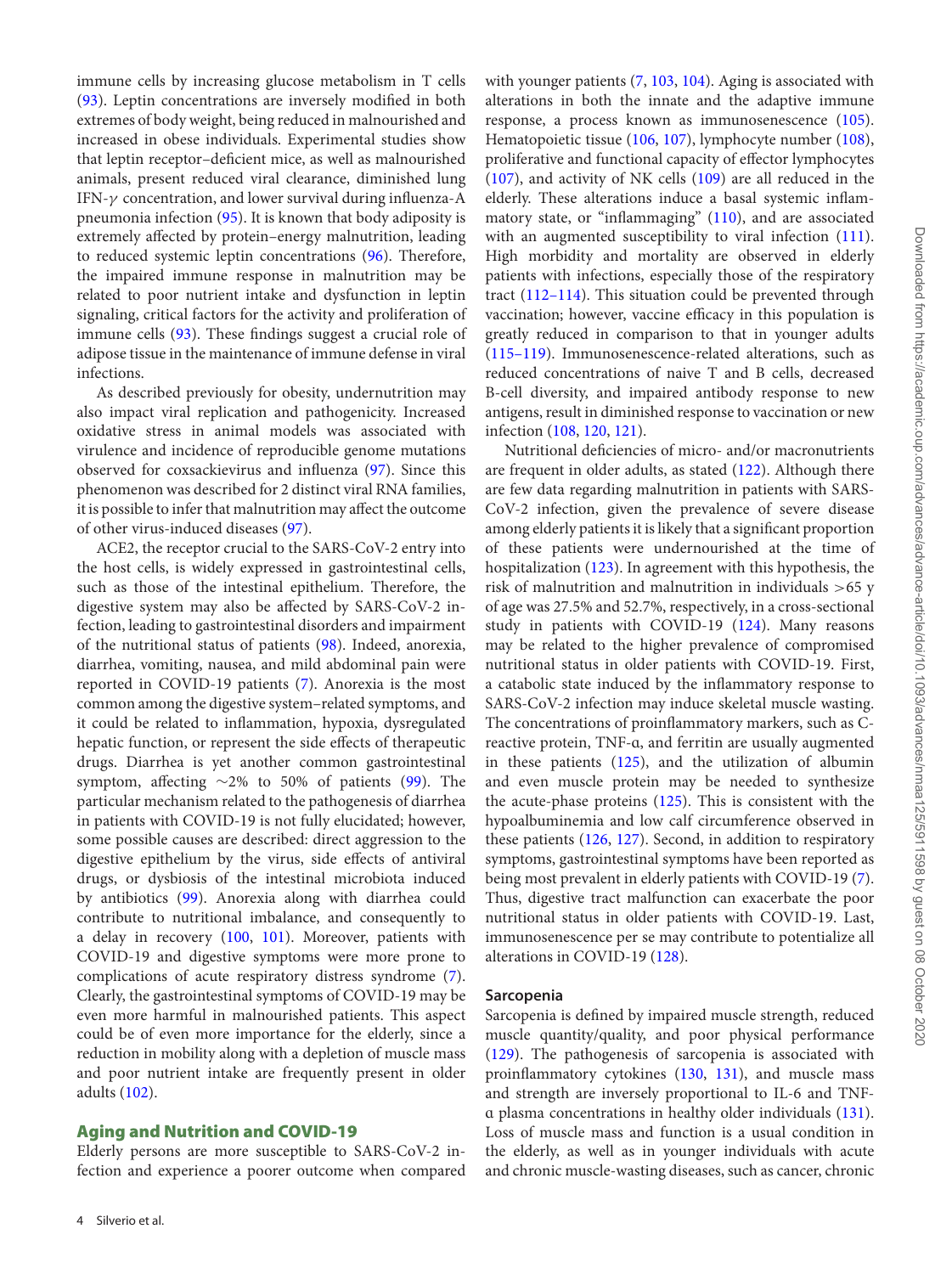heart failure, liver cirrhosis, and chronic infection [\(132\)](#page-9-12). Studies have described that sarcopenia is a predictor of the risk of pneumonia in the elderly [\(132\)](#page-9-12), and it is associated with mechanical ventilation, hospitalization time, and mortality in ICU patients [\(130,](#page-9-10) [132–134\)](#page-9-12).

Sarcopenia may affect normal weight healthy and overweight/obese individuals, being different from weight loss or cachexia [\(135–137\)](#page-9-13). Augmented fat mass associated with low muscle mass or high fat mass together with low muscle strength are known as sarcopenic obesity [\(138\)](#page-9-14). Ectopic fat accumulation in skeletal muscle and other tissues is a characteristic of obesity [\(139\)](#page-9-15). The increased fat content leads to mitochondrial dysfunction and induces the production of reactive oxygen species [\(134\)](#page-9-16). This microenvironment is related to enhanced secretion of proinflammatory myokines capable of inducing muscle dysfunction [\(134\)](#page-9-16). In turn, adipose tissue inflammation may be exacerbated by these proinflammatory myokines, supporting the condition of chronic low-grade systemic inflammation. This sets up a vicious cycle supporting inflammation of both skeletal muscle and adipose tissue, hence stimulating and maintaining sarcopenic obesity [\(134\)](#page-9-16). As obesity has been related to a poor prognosis in patients with COVID-19, it cannot be discarded that sarcopenic obesity is an even more harmful scenario [\(133\)](#page-9-17).

The sarcopenic phenotype is also associated with decreased physical activity [\(129\)](#page-9-9). This is extremely relevant in terms of the COVID-19 pandemic, since many people are staying at home and are currently physically inactive (spending a long time sitting or lying down). Prolonged immobility is associated with muscle mass wasting within the first week of bed rest, which is even worse in individuals with the severe form of the disease [\(140\)](#page-9-18). The duration of hospital stay of COVID-19 patients is, on average, between 11 and 15 d [\(141\)](#page-9-19); thus, patients may be prone to developing sarcopenia.

Bearing in mind that sarcopenia may play a relevant role in COVID-19 outcome, Krznaric and colleagues [\(142\)](#page-9-20) recently proposed the utilization of 2 clinical tools to assess nutritional risk and loss of muscle mass and function remotely by incorporating them into telemedicine processes and digital platforms. For a simple, preliminary diagnosis of sarcopenia, the Strength, Assistance with walking, Rise from a chair, Climb stairs and Falls (SARC-F) questionnaire, which evaluates muscle strength, assistance with walking, rise from a chair, climbing stairs, and falls, may be adopted [\(143\)](#page-10-0). The prescription of personalized nutrition care and support is recommended for patients whose questionnaire results are predictive of sarcopenia and poor outcome [\(142,](#page-9-20) [144,](#page-10-1) [145\)](#page-10-2).

# **Concluding Remarks**

The COVID-19 outbreak has brought a great challenge for all communities and health care systems worldwide. Considering the absence of specific therapeutic treatment and of an effective vaccine, countries are taking strong measures to contain the spread of COVID-19, ranging from increasing social distancing to community-wide quarantine.

#### Obesity and related comorbidities

<span id="page-4-1"></span>

**FIGURE 1** Obesity and related comorbidities are associated with physiological alterations leading to higher susceptibility to infection and pathogenicity and transmission of COVID-19. ACE2, angiotensin-converting enzyme 2; COVID-19, coronavirus disease 2019; SARS-CoV-2, severe acute respiratory syndrome coronavirus 2.

Changes in dietary habits and lifestyle parameters, due to quarantine and social isolation, may lead to an impaired nutritional status. Obesity and related comorbidities are associated with physiological alterations leading to higher susceptibility to infection and pathogenicity and transmission of COVID-19 (**[Figure 1](#page-4-1)**). Moreover, with no imminent end to the pandemic , people should be encouraged to improve their lifestyle to lessen the risks both in the current and likely subsequent waves of COVID-19. Healthy habits are important not only to ensure optimal immune response but also to prevent and/or treat undernutrition, obesity, and obesity-related comorbidities in COVID-19 patients. Therefore, clear advice on the impact of the nutritional status in COVID-19 outcomes should be provided to alert the population. Finally, it should be emphasized that nutritional status must be considered also in health policies designed to diminish the impact of COVID-19.

# **Acknowledgments**

The authors' responsibilities were as follows—RS, MFA, and DCG: contributed to manuscript sections; MS: formulated the hypothesis and discussed and revised the manuscript; and all authors: read and approved the final manuscript.

#### **References**

<span id="page-4-0"></span>1. World Health Organization. Coronavirus disease (COVID-19). Situation report—120[Internet]. [cited May 19, 2020]. Available from: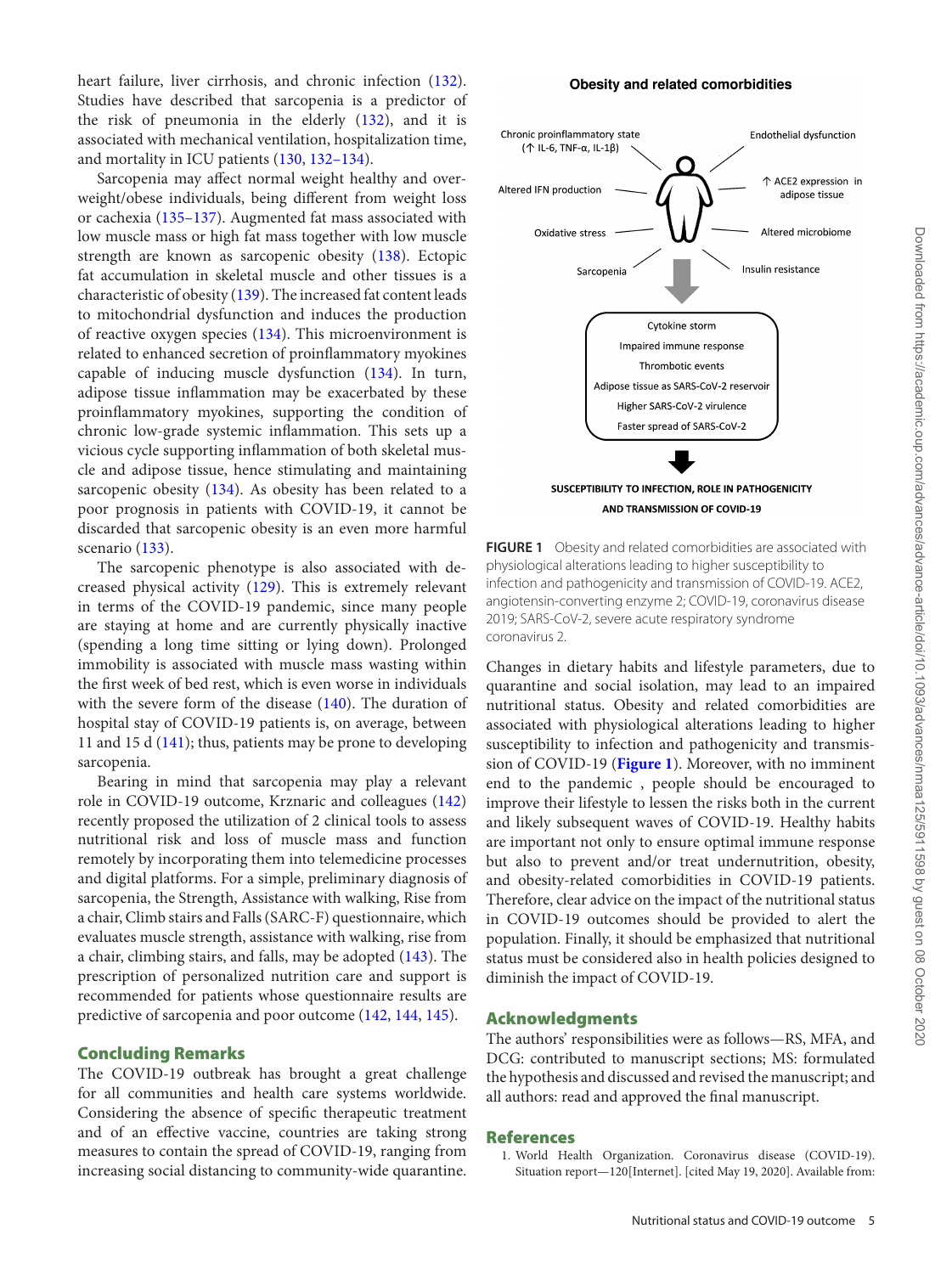[https://www.who.int/docs/default-source/coronaviruse/situation](https://www.who.int/docs/default-source/coronaviruse/situation-reports/20200519-covid-19-sitrep-120.pdf?sfvrsn=515cabfb_2)reports/20200519-covid-19-sitrep-120.pdf?sfvrsn=515cabfb\_2.

- <span id="page-5-0"></span>2. Wu Z, McGoogan JM. Characteristics of and important lessons from the coronavirus disease 2019 (COVID-19) outbreak in China. JAMA[Internet]. 2020;323:1239. [cited Apr 23, 2020]. Available from: [http://www.ncbi.nlm.nih.gov/pubmed/32091533.](http://www.ncbi.nlm.nih.gov/pubmed/32091533)
- <span id="page-5-1"></span>3. Chen N, Zhou M, Dong X, Qu J, Gong F, Han Y, Qiu Y, Wang J, Liu Y, Wei Y, et al. Epidemiological and clinical characteristics of 99 cases of 2019 novel coronavirus pneumonia in Wuhan, China: a descriptive study. Lancet[Internet]. 2020[cited Aug 4, 2020];395:507–13. Available from: [http://www.ncbi.nlm.nih.gov/pubmed/32007143.](http://www.ncbi.nlm.nih.gov/pubmed/32007143)
- 4. Zhu J, Ji P, Pang J, Zhong Z, Li H, He C, Zhang J, Zhao C. Clinical characteristics of 3062 COVID-19 patients: a meta-analysis. J Med Virol[Internet]. 2020;jmv.25884. [cited Aug 4, 2020]. Available from: [https://onlinelibrary.wiley.com/doi/abs/10.1002/jmv.25884.](https://onlinelibrary.wiley.com/doi/abs/10.1002/jmv.25884)
- 5. Yang W, Cao Q, Qin L, Wang X, Cheng Z, Pan A, Dai J, Sun Q, Zhao F, Qu J, et al. Clinical characteristics and imaging manifestations of the 2019 novel coronavirus disease (COVID-19): a multi-center study in Wenzhou city, Zhejiang, China. J Infect[Internet]. 2020;80:388– [93. \[cited Aug 4, 2020\]. Available from:](http://www.ncbi.nlm.nih.gov/pubmed/32112884) http://www.ncbi.nlm.nih.gov/ pubmed/32112884.
- 6. Chen G, Wu D, Guo W, Cao Y, Huang D, Wang H, Wang T, Zhang X, Chen H, Yu H, et al. Clinical and immunological features of severe and moderate coronavirus disease 2019. J Clin Invest[Internet]. [2020;130:2620–9. \[cited Aug 4, 2020\]. Available from:](http://www.ncbi.nlm.nih.gov/pubmed/32217835) http://www.ncbi. nlm.nih.gov/pubmed/32217835.
- <span id="page-5-2"></span>7. Guan W, Ni Z, Hu Y, Liang W, Ou C, He J, Liu L, Shan H, Lei C, Hui DSC, et al. Clinical characteristics of coronavirus disease 2019 in China. N Engl J Med[Internet]. 2020.[cited Apr 27, 2020]. Available from: [http://www.nejm.org/doi/10.1056/NEJMoa2002032.](http://www.nejm.org/doi/10.1056/NEJMoa2002032)
- <span id="page-5-3"></span>8. Zhou F, Yu T, Du R, Fan G, Liu Y, Liu Z, Xiang J, Wang Y, Song B, Gu X, et al. Clinical course and risk factors for mortality of adult inpatients with COVID-19 in Wuhan, China: a retrospective cohort study. Lancet[Internet]. 2020;395:1054–62. [cited Apr 29, 2020]. Available from: [https://www.sciencedirect.com/science/article/](https://www.sciencedirect.com/science/article/pii/S0140673620305663) pii/S0140673620305663.
- <span id="page-5-4"></span>9. Channappanavar R, Fehr AR, Vijay R, Mack M, Zhao J, Meyerholz DK, Perlman S. Dysregulated type I interferon and inflammatory monocyte-macrophage responses cause lethal pneumonia in SARS-CoV-infected mice. Cell Host Microbe[Internet]. 2016;19:181–93. [\[cited Apr 29, 2020\]. Available from:](https://linkinghub.elsevier.com/retrieve/pii/S1931312816300063) https://linkinghub.elsevier.com/ retrieve/pii/S1931312816300063.
- <span id="page-5-5"></span>10. Shaw AC, Goldstein DR, Montgomery RR. Age-dependent dysregulation of innate immunity. Nat Rev Immunol[Internet]. [2013;13:875–87. \[cited Apr 27, 2020\]. Available from:](http://www.nature.com/articles/nri3547) http: //www.nature.com/articles/nri3547.
- <span id="page-5-6"></span>11. Calder PC, Carr AC, Gombart AF, Eggersdorfer M. Optimal nutritional status for a well-functioning immune system is an important factor to protect against viral infections. Nutrients[Internet]. 2020;12:1181. [cited May 19, 2020]. Available from: [https://www.mdpi.com/2072-6643/12/4/1181.](https://www.mdpi.com/2072-6643/12/4/1181)
- <span id="page-5-7"></span>12. Sun X, Wang T, Cai D, Hu Z, Chen J, Liao H, Zhi L, Wei H, Zhang Z, Qiu Y, et al. Cytokine storm intervention in the early stages of COVID-19 pneumonia. Cytokine Growth Factor Rev 2020;53:38–42.
- <span id="page-5-11"></span>13. Peng YD, Meng K, Guan HQ, Leng L, Zhu RR, Wang BY, He MA, Cheng LX, Huang K, Zeng QT. [Clinical characteristics and outcomes of 112 cardiovascular disease patients infected by 2019 nCoV.] Zhonghua Xin Xue Guan Bing Za Zhi[Internet]. 2020;48:E004. [\[cited Aug 4, 2020\]. Available from:](http://www.ncbi.nlm.nih.gov/pubmed/32120458) http://www.ncbi.nlm.nih.gov/ pubmed/32120458.
- <span id="page-5-8"></span>14. Barrasa H, Rello J, Tejada S, Martín A, Balziskueta G, Vinuesa C, Fernández-Miret B, Villagra A, Vallejo A, San Sebastián A, et al. SARS-CoV-2 in Spanish intensive care units: early experience with 15-day survival in Vitoria. Anaesthesia Crit Care Pain Med[Internet]. [2020.\[cited Aug 4, 2020\]. Available from:](http://www.ncbi.nlm.nih.gov/pubmed/32278670) http://www.ncbi.nlm.nih. gov/pubmed/32278670.
- <span id="page-5-12"></span>15. Simonnet A, Chetboun M, Poissy J, Raverdy V, Noulette J, Duhamel A, Labreuche J, Mathieu D, Pattou F, Jourdain M, et al. High prevalence

of obesity in severe acute respiratory syndrome coronavirus-2 (SARS-CoV-2) requiring invasive mechanical ventilation. Obesity (Silver Spring)[Internet]. 2020;28:1195–9. [cited Aug 4, 2020]. Available from: [http://www.ncbi.nlm.nih.gov/pubmed/32271993.](http://www.ncbi.nlm.nih.gov/pubmed/32271993)

- 16. Garg M, Al-Ani A, Mitchell H, Hendy P, Christensen B. Editorial: low population mortality from COVID-19 in countries south of latitude 35 degrees north-supports vitamin D as a factor determining severity. Authors' reply. Aliment Pharmacol Ther[Internet]. 2020;51:1438–9. [\[cited Aug 4, 2020\]. Available from:](http://doi.wiley.com/10.1111/apt.15796) http://doi.wiley.com/10.1111/apt. 15796.
- <span id="page-5-9"></span>17. Garg S, Kim L, Whitaker M, O'Halloran A, Cummings C, Holstein R, Prill M, Chai SJ, Kirley PD, Alden NB, et al. Hospitalization rates and characteristics of patients hospitalized with laboratory-confirmed coronavirus disease 2019—COVID-NET, 14 states, March 1–30, 2020. MMWR Morb Mortal Wkly Rep[Internet]. 2020;69:458–64. [cited Apr 18, 2020]. Available from: [http://www.cdc.gov/mmwr/volumes/69/wr/](http://www.cdc.gov/mmwr/volumes/69/wr/mm6915e3.htm?s_cid=mm6915e3_w) mm6915e3.htm?s\_cid=mm6915e3\_w.
- <span id="page-5-10"></span>18. Cai Q, Chen F, Wang T, Luo F, Liu X, Wu Q, He Q, Wang Z, Liu Y, Liu L, et al. Obesity and COVID-19 severity in a designated hospital in Shenzhen, China. 2020. [cited May 20, 2020]. [Internet]. Available from: [https://pubmed.ncbi.nlm.nih.gov/32409502/?from\\_term](https://pubmed.ncbi.nlm.nih.gov/32409502/?from_term=wu+COVID-19+obesity\&from_pos=1)=wu+ COVID-19+obesity&from\_pos=1.
- <span id="page-5-13"></span>19. Palaiodimos L, Kokkinidis DG, Li W, Karamanis D, Ognibene J, Arora S, Southern WN, Mantzoros CS. Severe obesity, increasing age and male sex are independently associated with worse in-hospital outcomes, and higher in-hospital mortality, in a cohort of patients with COVID-19 in the Bronx, New York. Metabolism[Internet]. [2020;108:154262. \[cited Aug 4, 2020\]. Available from:](http://www.ncbi.nlm.nih.gov/pubmed/32422233) http://www.ncbi. nlm.nih.gov/pubmed/32422233.
- <span id="page-5-14"></span>20. de Oliveira MHS, Wong J, Lippi G, Henry BM. Analysis of clinical and demographic heterogeneity of patients dying from COVID-19 in Brazil versus China and Italy. Brazilian J Infect Dis[Internet]. [2020.\[cited Jun 6, 2020\]. Available from:](https://linkinghub.elsevier.com/retrieve/pii/S1413867020300568) https://linkinghub.elsevier. com/retrieve/pii/S1413867020300568.
- <span id="page-5-15"></span>21. Lighter J, Phillips M, Hochman S, Sterling S, Johnson D, Francois F, Stachel A. Obesity in patients younger than 60 years is a risk factor for Covid-19 hospital admission. Clin Infect Dis[Internet]. 2020.[cited Apr 20, 2020]. Available from: https://academic.oup.com/ [cid/advance-article/doi/10.1093/cid/ciaa415/5818333.](https://academic.oup.com/cid/advance-article/doi/10.1093/cid/ciaa415/5818333)
- <span id="page-5-16"></span>22. Ong SWX, Young BE, Leo Y-S, Lye DC. Association of higher body mass index (BMI) with severe coronavirus disease 2019 (COVID-19) in younger patients. Clin Infect Dis[Internet]. 2020.[cited May 20, 2020]. Available from: [https://academic.oup.com/cid/advance-article/](https://academic.oup.com/cid/advance-article/doi/10.1093/cid/ciaa548/5831985) doi/10.1093/cid/ciaa548/5831985.
- <span id="page-5-17"></span>23. Tang N, Li D, Wang X, Sun Z. Abnormal coagulation parameters are associated with poor prognosis in patients with novel coronavirus pneumonia. J Thromb Haemost[Internet]. 2020;18:844–7. [cited Aug 4, 2020]. Available from: [http://www.ncbi.nlm.nih.gov/pubmed/](http://www.ncbi.nlm.nih.gov/pubmed/32073213) 32073213.
- <span id="page-5-18"></span>24. Movahed MR, Khoubyari R, Hashemzadeh M, Hashemzadeh M. Obesity is strongly and independently associated with a higher prevalence of pulmonary embolism. Respiratory Investigation [\[Internet\]. 2019;57:376–9. \[cited May 14, 2020\]. Available from:](https://linkinghub.elsevier.com/retrieve/pii/S221253451830282X) https: //linkinghub.elsevier.com/retrieve/pii/S221253451830282X.
- <span id="page-5-19"></span>25. Sattar N, McInnes IB, McMurray JJV. Obesity is a risk factor for severe COVID-19 infection: multiple potential mechanisms. Circulation[Internet]. 2020;142:4–6. [cited Aug 4, 2020]. Available from: [http://www.ncbi.nlm.nih.gov/pubmed/32320270.](http://www.ncbi.nlm.nih.gov/pubmed/32320270)
- <span id="page-5-20"></span>26. Mraz M, Haluzik M. The role of adipose tissue immune cells in obesity and low-grade inflammation. J Endocrinol[Internet]. 2014;222:R113– [27. \[cited Aug 4, 2020\]. Available from:](http://www.ncbi.nlm.nih.gov/pubmed/25006217) http://www.ncbi.nlm.nih.gov/ pubmed/25006217.
- <span id="page-5-21"></span>27. McLaughlin T, Liu L-F, Lamendola C, Shen L, Morton J, Rivas H, Winer D, Tolentino L, Choi O, Zhang H, et al.T-cell profile in adipose tissue is associated with insulin resistance and systemic inflammation in humans. Arterioscler Thromb Vasc Biol[Internet]. 2014;34:2637– [43. \[cited May 1, 2020\]. Available from:](https://www.ncbi.nlm.nih.gov/pmc/articles/PMC4445971/) https://www.ncbi.nlm.nih.gov/ pmc/articles/PMC4445971/.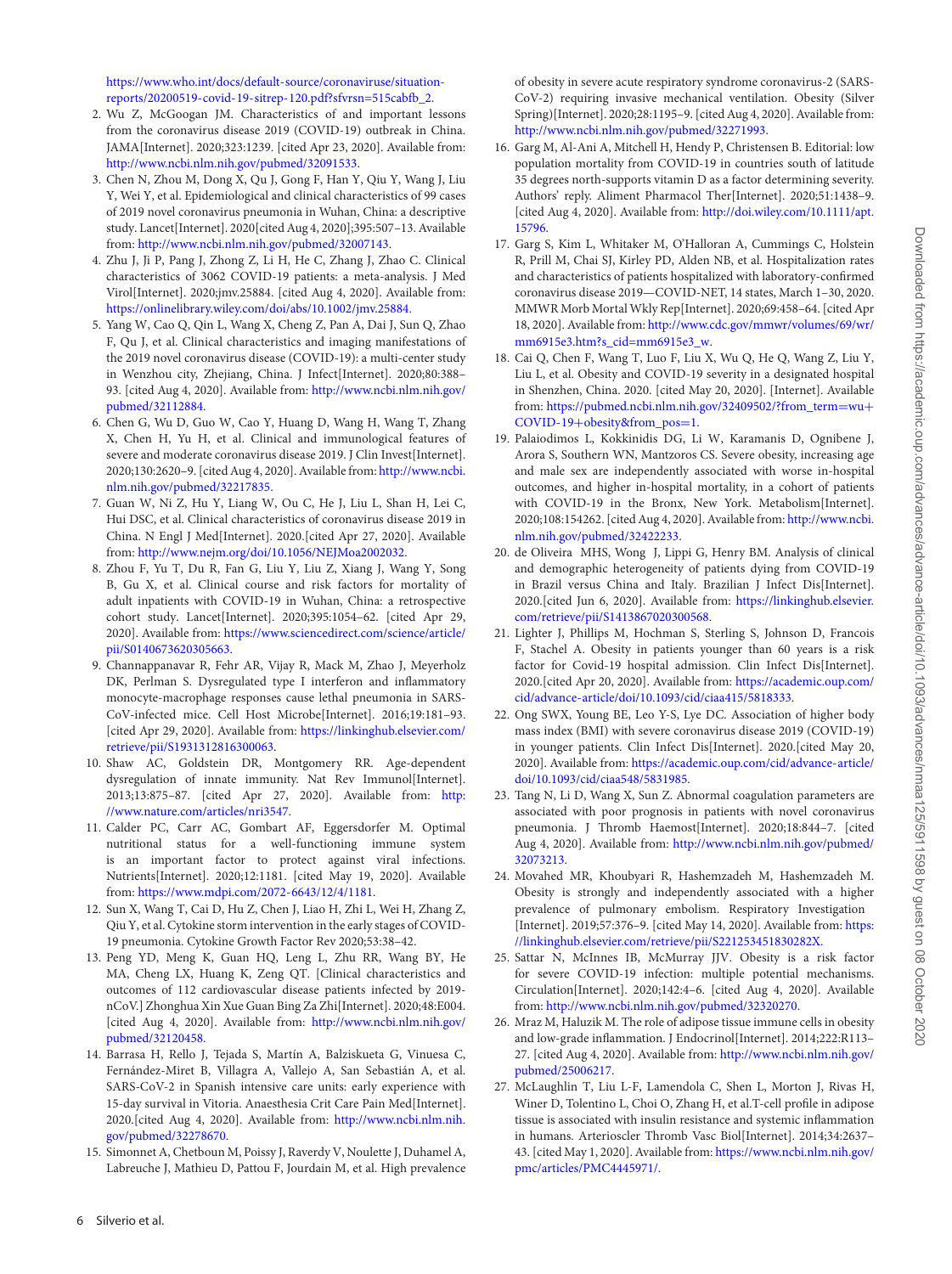- 28. Kintscher U, Hartge M, Hess K, Anna Foryst-Ludwig MC, Wabitsch M, Pamela Fischer-Posovszky T, Dragun D, Skurk T, Hauner H, Blüher M, et al. T-lymphocyte infiltration in visceral adipose tissue: a primary event in adipose tissue inflammation and the development of obesity-mediated insulin resistance. Aterioscler Thromb Vasc Biol. 2008;28:1304–10.
- 29. Oh DY, Morinaga H, Talukdar S, Bae EJ, Olefsky JM. Increased macrophage migration into adipose tissue in obese mice. Diabetes[Internet]. 2008;28:346–54. [cited Aug 9, 2020]. Available from: <https://pubmed.ncbi.nlm.nih.gov/22190646/>
- 30. Khan IM, Perrard X-YD, Perrard JL, Mansoori A, Smith CW, Wu H, Ballantyne CM. Attenuated adipose tissue and skeletal muscle inflammation in obese mice with combined CD4+ and CD8+ T cell deficiency. Atherosclerosis[Internet]. 2014;233:419. [cited Aug 9, 2020]. Available from: [https://www.ncbi.nlm.nih.gov/pmc/articles/](https://www.ncbi.nlm.nih.gov/pmc/articles/PMC4094239/) PMC4094239/.
- 31. Surmi BK, Hasty AH. Macrophage infiltration into adipose tissue: initiation, propagation and remodeling. Future Lipidology[Internet]. [2008;3:545–56. \[cited Aug 9, 2020\]. Available from:](https://www.futuremedicine.com/doi/10.2217/17460875.3.5.545) https://www. futuremedicine.com/doi/10.2217/17460875.3.5.545.
- 32. Surmi BK, Hasty AH. The role of chemokines in recruitment of immune cells to the artery wall and adipose tissue. Vasc Pharmacol[Internet]. 2010;52:27–36. [cited May 2, 2020]. Av ailable from: [https://www.ncbi.nlm.nih.gov/pmc/articles/PMC2823842/.](https://www.ncbi.nlm.nih.gov/pmc/articles/PMC2823842/)
- <span id="page-6-0"></span>33. Winer DA, Winer S, Shen L, Wadia PP, Yantha J, Paltser G, Tsui H, Wu P, Davidson MG, Alonso MN, et al. B cells promote insulin resistance through modulation of T cells and production of pathogenic IgG antibodies. Nat Med[Internet]. 2011;17:610–7. [cited Aug 9, 2020], Available from: <http://www.ncbi.nlm.nih.gov/pubmed/21499269,>
- <span id="page-6-1"></span>34. Duffaut C, Galitzky J, Lafontan M, Bouloumié A. Unexpected trafficking of immune cells within the adipose tissue during the onset of obesity. Biochem Biophys Res Commun[Internet]. 2009;384:482– 5. [cited Aug 9, 2020]. Available from: https://www.sciencedirect.com/ [science/article/abs/pii/S0006291X09008948?via%3Dihub.](https://www.sciencedirect.com/science/article/abs/pii/S0006291X09008948?via%3Dihub)
- <span id="page-6-2"></span>35. O'Shea D, Hogan AE. Dysregulation of natural killer cells in obesity. Cancers (Basel)[Internet]. 2019;11. [cited Apr 18, 2020]. Available from: [http://www.ncbi.nlm.nih.gov/pubmed/31018563.](http://www.ncbi.nlm.nih.gov/pubmed/31018563)
- <span id="page-6-3"></span>36. Wang T, He C. Cytokinesok: The link between obesity and osteoarthritis. Cytokine Growth Factor Rev[Internet]. 2018;44:38–50. [\[cited Aug 4, 2020\]. Available from:](http://www.ncbi.nlm.nih.gov/pubmed/30340925) http://www.ncbi.nlm.nih.gov/ pubmed/30340925.
- <span id="page-6-4"></span>37. Andersen CJ, Murphy KE, Fernandez ML. Impact of obesity and metabolic syndrome on immunity. Adv Nutr[Internet]. 2016;7:66. [\[cited Apr 23, 2020\]. Available from:](http://www.ncbi.nlm.nih.gov/pubmed/26773015) http://www.ncbi.nlm.nih.gov/ pubmed/26773015.
- <span id="page-6-14"></span>38. Honce R, Karlsson EA, Wohlgemuth N, Estrada LD, Meliopoulos VA, Yao J, Schultz-Cherry S. Obesity-related microenvironment promotes emergence of virulent influenza virus strains. MBio[Internet]. 2020;11. [\[cited Aug 4, 2020\]. Available from:](http://www.ncbi.nlm.nih.gov/pubmed/32127459) http://www.ncbi.nlm.nih.gov/ pubmed/32127459.
- 39. Mancuso P. Obesity and respiratory infections: does excess adiposity weigh down host defense? Pulmonary Pharmacol Therapeutics[Internet]. 2013;26:412–9. [cited Aug 5, 2020]. Available from: [https://www.sciencedirect.com/science/article/](https://www.sciencedirect.com/science/article/pii/S1094553912000703?via%3Dihub) pii/S1094553912000703?via%3Dihub.
- <span id="page-6-5"></span>40. Zhang W, Zhao Y, Zhang F, Wang Q, Li T, Liu Z, Wang J, Qin Y, Zhang X, Yan X, et al. The use of anti-inflammatory drugs in the treatment of people with severe coronavirus disease 2019 (COVID-19): The perspectives of clinical immunologists from China. Clin Immunol[Internet]. 2020;214:108393. [cited May 20, 2020]. Available from: [http://www.ncbi.nlm.nih.gov/pubmed/32222466.](http://www.ncbi.nlm.nih.gov/pubmed/32222466)
- <span id="page-6-6"></span>41. Trahtemberg U, Mevorach D. Apoptotic cells induced signaling for immune homeostasis in macrophages and dendritic cells. Front Immunol[Internet]. 2017;8:1356. [cited May 11, 2020]. Available from: [http://www.ncbi.nlm.nih.gov/pubmed/29118755.](http://www.ncbi.nlm.nih.gov/pubmed/29118755)
- <span id="page-6-7"></span>42. Elenkov IJ, Iezzoni DG, Daly A, Harris AG, Chrousos GP. Cytokine dysregulation, inflammation and well-being. Neuroimmunomodulation[Internet]. 2005;12:255–69. [cited May

11, 2020]. Available from: [http://www.ncbi.nlm.nih.gov/pubmed/](http://www.ncbi.nlm.nih.gov/pubmed/16166805) 16166805.

- <span id="page-6-8"></span>43. Ye Q, Wang B, Mao J. The pathogenesis and treatment of the "cytokine storm" in COVID-19. J Infect 2020;80:607–13.
- <span id="page-6-9"></span>44. Ryan PM, Caplice NM. Is adipose tissue a reservoir for viral spread, immune activation and cytokine amplification in COVID-19. Obesity[Internet]. 2020;oby.22843. [cited Apr 22, 2020]. Available from: [https://onlinelibrary.wiley.com/doi/abs/10.1002/oby.22843.](https://onlinelibrary.wiley.com/doi/abs/10.1002/oby.22843)
- <span id="page-6-10"></span>45. Luzi L, Radaelli MG. Influenza and obesity: its odd relationship and the lessons for COVID-19 pandemic. Acta Diabetol[Internet]. 2020.[cited Apr 23, 2020]. Available from: [http://www.ncbi.nlm.nih.gov/pubmed/](http://www.ncbi.nlm.nih.gov/pubmed/32249357) 32249357.
- <span id="page-6-11"></span>46. Aleksova A, Ferro F, Gagno G, Cappelletto C, Santon D, Rossi M, Ippolito G, Zumla A, Beltrami AP, Sinagra G. COVID-19 and reninangiotensin system inhibition—role of angiotensin converting enzyme 2 (ACE2)—is there any scientific evidence for controversy? J Intern [Med\[Internet\]. 2020.\[cited Jun 5,2020\]. Available from:](http://www.ncbi.nlm.nih.gov/pubmed/32459372) http://www. ncbi.nlm.nih.gov/pubmed/32459372.
- <span id="page-6-12"></span>47. Iannelli A, Favre G, Frey S, Esnault V, Gugenheim J, Bouam S, Schiavo L, Tran A, Alifano M. Obesity and COVID-19: ACE 2, the missing tile. [Obes Surg\[Internet\]. 2020.\[cited Jun 5, 2020\]. Available from:](http://www.ncbi.nlm.nih.gov/pubmed/32451913) http:// www.ncbi.nlm.nih.gov/pubmed/32451913.
- <span id="page-6-13"></span>48. Zhang Y, Somers KR, Becari C, Polonis K, Pfeifer MA, Allen AM, Kellogg TA, Covassin N, Singh P. Comparative expression of reninangiotensin pathway proteins in visceral versus subcutaneous fat. Front Physiol[Internet]. 2018;9:1370. [cited Jun 5, 2020]. Available from: [http://www.ncbi.nlm.nih.gov/pubmed/30364113.](http://www.ncbi.nlm.nih.gov/pubmed/30364113)
- <span id="page-6-15"></span>49. Klinkhammer J, Schnepf D, Ye L, Schwaderlapp M, Gad HH, Hartmann R, Garcin D, Mahlakõiv T, Staeheli P. IFN-λ prevents influenza virus spread from the upper airways to the lungs and limits virus transmission. Elife[Internet]. 2018;7. [cited Apr 20, 2020]. Available from: [http://www.ncbi.nlm.nih.gov/pubmed/29651984.](http://www.ncbi.nlm.nih.gov/pubmed/29651984)
- <span id="page-6-16"></span>50. Weger-Lucarelli J, Carrau L, Levi LI, Rezelj V, Vallet T, Blanc H, Boussier J, Megrian D, Coutermarsh-Ott S, LeRoith T, et al. Host nutritional status affects alphavirus virulence, transmission, and evolution. PLoS Pathog[Internet]. 2019;15:e1008089. [cited Apr 18, 2020]. Available from: [http://www.ncbi.nlm.nih.gov/pubmed/](http://www.ncbi.nlm.nih.gov/pubmed/31710653) 31710653.
- <span id="page-6-17"></span>51. Kassir R. Risk of COVID-19 for patients with obesity. Obes [Rev\[Internet\]. 2020;21. \[cited May 14, 2020\]. Available from:](https://onlinelibrary.wiley.com/doi/abs/10.1111/obr.13034) https: //onlinelibrary.wiley.com/doi/abs/10.1111/obr.13034.
- <span id="page-6-18"></span>52. Maier HE, Lopez R, Sanchez N, Ng S, Gresh L, Ojeda S, Burger-Calderon R, Kuan G, Harris E, Balmaseda A, et al. Obesity increases the duration of influenza A virus shedding in adults. J Infect Dis[Internet]. [2018;218:1378–82. \[cited Apr 20, 2020\]. Available from:](https://academic.oup.com/jid/article/218/9/1378/5051913) https:// academic.oup.com/jid/article/218/9/1378/5051913.
- <span id="page-6-19"></span>53. Yan J, Grantham M, Pantelic J, Bueno de Mesquita PJ, Albert B, Liu F, Ehrman S, Milton DK. Infectious virus in exhaled breath of symptomatic seasonal influenza cases from a college community. Proc Natl Acad Sci USA[Internet]. 2018;115:1081–6. [cited Apr 202020]. Available from: [http://www.pnas.org/lookup/doi/10.1073/](http://www.pnas.org/lookup/doi/10.1073/pnas.1716561115) pnas.1716561115.
- <span id="page-6-20"></span>54. World Health Organization. Obesity and overweight [Internet]. 2020. [cited May 19, 2020]. Available from: https://www.who.int/news[room/fact-sheets/detail/obesity-and-overweight.](https://www.who.int/news-room/fact-sheets/detail/obesity-and-overweight)
- <span id="page-6-21"></span>55. Sheridan PA, Paich HA, Handy J, Karlsson EA, Hudgens MG, Sammon AB, Holland LA, Weir S, Noah TL, Beck MA. Obesity is associated with impaired immune response to influenza vaccination in humans. Int J Obes[Internet]. 2012;36:1072–7. [cited Aug 9, 2020]. Available from: [http://www.nature.com/articles/ijo2011208.](http://www.nature.com/articles/ijo2011208)
- <span id="page-6-22"></span>56. Kim Y-H, Kim J-K, Kim D-J, Nam J-H, Shim S-M, Choi Y-K, Lee C-H, Poo H. Diet-Induced obesity dramatically reduces the efficacy of a 2009 pandemic H1N1 vaccine in a mouse model. J Infect Dis[Internet]. 2012;205:244–51. [cited Aug 5, 2020]. Available from: https:// [academic.oup.com/jid/article-lookup/doi/10.1093/infdis/jir731.](https://academic.oup.com/jid/article-lookup/doi/10.1093/infdis/jir731)
- <span id="page-6-23"></span>57. Neidich SD, Green WD, Rebeles J, Karlsson EA, Schultz-Cherry S, Noah TL, Chakladar S, Hudgens MG, Weir SS, Beck MA. Increased risk of influenza among vaccinated adults who are obese. Int J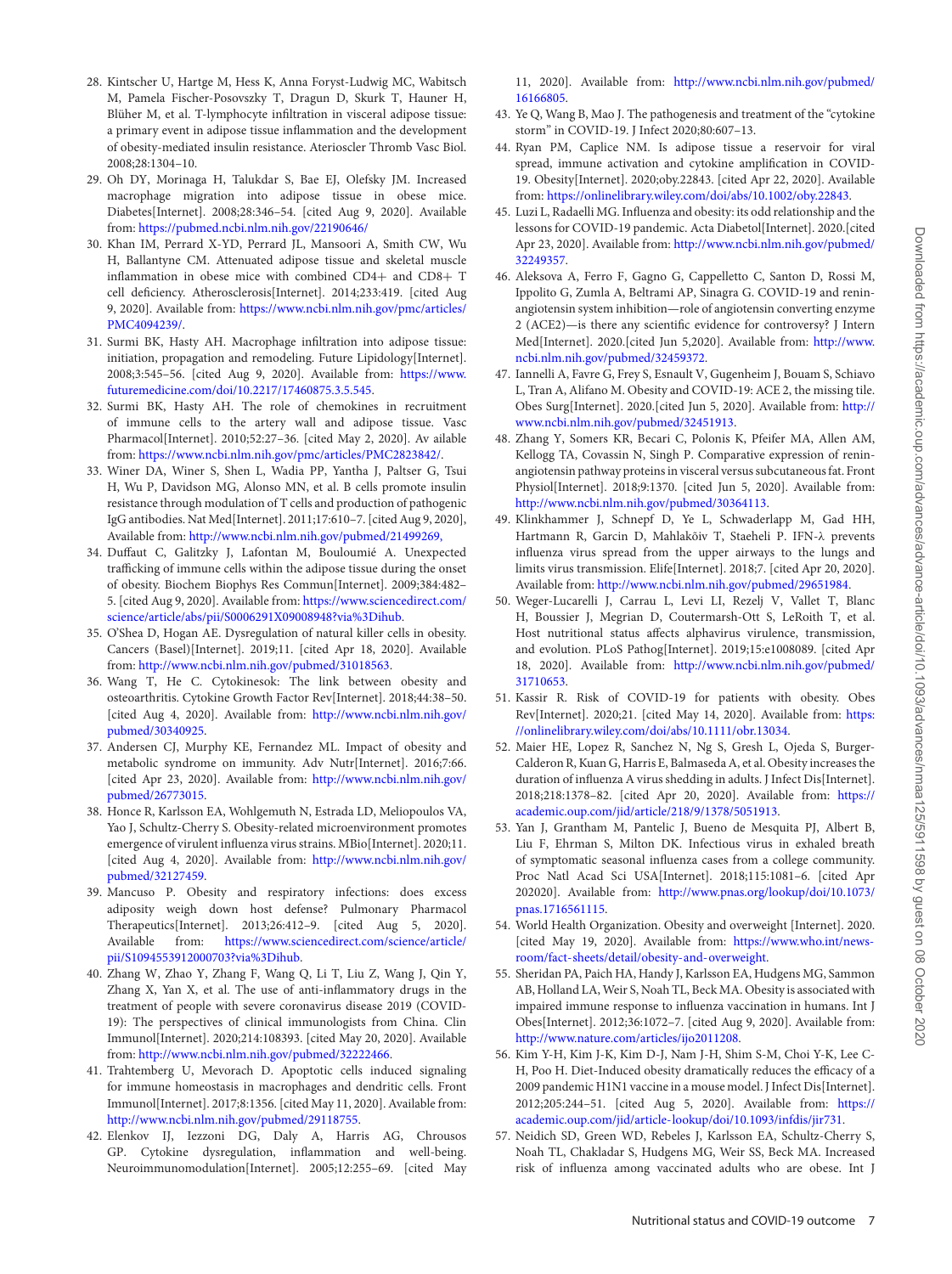Obes[Internet]. 2017;41:1324–30. [cited Aug 9, 2020]. Available from: [http://www.ncbi.nlm.nih.gov/pubmed/28584297.](http://www.ncbi.nlm.nih.gov/pubmed/28584297)

- <span id="page-7-0"></span>58. Carter SJ, Baranauskas MN, Fly AD. Considerations for obesity, vitamin D, and physical activity amidst the COVID-19 pandemic. Obesity (Silver Spring)[Internet]. 2020[cited Apr 22, 2020]. Available from: [http://www.ncbi.nlm.nih.gov/pubmed/32299148.](http://www.ncbi.nlm.nih.gov/pubmed/32299148)
- <span id="page-7-1"></span>59. Stefan N, Schick F, Häring H-U. Causes, characteristics, and consequences of metabolically unhealthy normal weight in humans. Cell Metab[Internet]. 2017;26:292–300. [cited Aug 4, 2020]. Available from: [http://www.ncbi.nlm.nih.gov/pubmed/28768170.](http://www.ncbi.nlm.nih.gov/pubmed/28768170)
- <span id="page-7-2"></span>60. Khaodhiar L, McCowen KC, Blackburn GL. Obesity and its comorbid conditions. Clin Cornerstone[Internet]. 1999;2:17–31. [cited May 18, 2020]. Available from: [https://linkinghub.elsevier.com/retrieve/pii/](https://linkinghub.elsevier.com/retrieve/pii/S1098359799900029) S1098359799900029.
- <span id="page-7-3"></span>61. Singh AK, Gupta R, Ghosh A, Misra A. Diabetes in COVID-19: prevalence, pathophysiology, prognosis and practical considerations. Diabetes Metab Syndr[Internet]. 2020;14:303–10. [cited Aug 4, 2020]. Available from: [http://www.ncbi.nlm.nih.gov/pubmed/32298981.](http://www.ncbi.nlm.nih.gov/pubmed/32298981)
- <span id="page-7-4"></span>62. Emami A, Javanmardi F, Pirbonyeh N, Akbari A. Prevalence of underlying diseases in hospitalized patients with COVID-19: a systematic review and meta-analysis. Arch Acad Emerg Med[Internet]. [2020;8:e35. \[cited Aug 4, 2020\]. Available from:](http://www.ncbi.nlm.nih.gov/pubmed/32232218) http://www.ncbi.nlm. nih.gov/pubmed/32232218.
- <span id="page-7-5"></span>63. Li B, Yang J, Zhao F, Zhi L, Wang X, Liu L, B Z, Zhao Y. Prevalence and impact of cardiovascular metabolic diseases on COVID-19 in China. Clin Res Cardiol[Internet]. 2020;109:531–38. [cited May 1, 2020]. Available from: [https://link.springer.com/article/10.1007/s00392-020-](https://link.springer.com/article/10.1007/s00392-020-01626-9) 01626-9.
- <span id="page-7-6"></span>64. Guo T, Fan Y, Chen M, Wu X, Zhang L, He T, Wang H, Wan J, Wang X, Lu Z. Cardiovascular implications of fatal outcomes of patients with coronavirus disease 2019 (COVID-19). JAMA Cardiol[Internet]. 2020.[cited May 2, 2020]. Available from: https://jamanetwork.com/ [journals/jamacardiology/fullarticle/2763845.](https://jamanetwork.com/journals/jamacardiology/fullarticle/2763845)
- <span id="page-7-7"></span>65. Casqueiro J, Casqueiro J, Alves C. Infections in patients with diabetes mellitus: a review of pathogenesis. Indian J Endocrinol Metab[Internet]. 2012;16(Suppl 1):S27–36. [cited Aug 4, 2020]. Available from: [http://www.ncbi.nlm.nih.gov/pubmed/22701840.](http://www.ncbi.nlm.nih.gov/pubmed/22701840)
- 66. Kornum JB, Thomsen RW, Riis A, Lervang H-H, Schønheyder HC, Sørensen HT. Type 2 diabetes and pneumonia outcomes: a populationbased cohort study. Diabetes Care[Internet]. 2007;30:2251–7. [cited Aug 4, 2020]. Available from: [http://www.ncbi.nlm.nih.gov/pubmed/](http://www.ncbi.nlm.nih.gov/pubmed/17595354) 17595354.
- 67. Peleg AY, Weerarathna T, McCarthy JS, Davis TME. Common infections in diabetes: pathogenesis, management and relationship to glycaemic control. Diabetes Metab Res Rev[Internet]. 2007;23:3– [13. \[cited Aug 4, 2020\]. Available from:](http://www.ncbi.nlm.nih.gov/pubmed/16960917) http://www.ncbi.nlm.nih.gov/ pubmed/16960917.
- <span id="page-7-8"></span>68. Yang JK, Feng Y, Yuan MY, Yuan SY, Fu HJ, Wu BY, Sun GZ, Yang GR, Zhang XL, Wang L, et al. Plasma glucose levels and diabetes are independent predictors for mortality and morbidity in patients with SARS. Diabet Med[Internet]. 2006;23:623–8. [cited May 2, 2020]. Available from: [http://doi.wiley.com/10.1111/j.1464-5491.2006.01861.](http://doi.wiley.com/10.1111/j.1464-5491.2006.01861.x) x.
- 69. Schoen K, Horvat N, Guerreiro NFC, de Castro I, de Giassi KS. Spectrum of clinical and radiographic findings in patients with diagnosis of H1N1 and correlation with clinical severity. BMC Infect Dis[Internet]. 2019;19:964. [cited May 2,2020]. Available from: [https://bmcinfectdis.biomedcentral.com/articles/10.1186/s12879-](https://bmcinfectdis.biomedcentral.com/articles/10.1186/s12879-019-4592-0) 019-4592-0.
- 70. Song Z, Xu Y, Bao L, Zhang L, Yu P, Qu Y, Zhu H, Zhao W, Han Y, Qin C. From SARS to MERS, thrusting coronaviruses into the spotlight. Viruses[Internet]. 2019;11:59. [cited May 2, 2020]. Available from: [http://www.mdpi.com/1999-4915/11/1/59.](http://www.mdpi.com/1999-4915/11/1/59)
- <span id="page-7-9"></span>71. Wan Y, Shang J, Graham R, Baric RS, Li F. Receptor recognition by the novel coronavirus from Wuhan: an analysis based on decadelong structural studies of SARS coronavirus. J Virol[Internet]. 2020;94. [\[cited May 2, 2020\]. Available from:](https://jvi.asm.org/content/94/7/e00127-20) https://jvi.asm.org/content/94/7/ e00127-20.
- <span id="page-7-10"></span>72. Li XC, Zhang J, Zhuo JL. The vasoprotective axes of the reninangiotensin system: physiological relevance and therapeutic implications in cardiovascular, hypertensive and kidney diseases. Pharmacol Res[Internet]. 2017;125:21–38. [cited May 2, 2020]. Available from: [https://linkinghub.elsevier.com/retrieve/pii/](https://linkinghub.elsevier.com/retrieve/pii/S1043661817301780) S1043661817301780.
- <span id="page-7-11"></span>73. Ma RCW, Holt RIG. COVID-19 and diabetes. Diabet Med[Internet]. 2020;37:723–5. [cited May 1, 2020]. Available from: [https://onlinelibrary.wiley.com/doi/abs/10.1111/dme.14300.](https://onlinelibrary.wiley.com/doi/abs/10.1111/dme.14300)
- <span id="page-7-12"></span>74. Guo W, Li M, Dong Y, Zhou H, Zhang Z, Tian C, Qin R, Wang H, Shen Y, Du K, et al. Diabetes is a risk factor for the progression and prognosis of COVID-19. Diabetes Metab Res Rev[Internet]. [2020;e3319. \[cited May 1, 2020\]. Available from:](https://pubmed.ncbi.nlm.nih.gov/32233013/) https://pubmed.ncbi. nlm.nih.gov/32233013/.
- <span id="page-7-13"></span>75. Dunn E, Grant P. Type 2 diabetes: an atherothrombotic syndrome. Curr Mol Med [Internet]. 2005;5:323–32. [cited May 1, 2020]. Available from: http://www.eurekaselect.com/openurl/content. [php?genre=article&issn=1566-5240&volume=5&issue=3&spage=](http://www.eurekaselect.com/openurl/content.php?genre=article\&issn=1566-5240\&volume=5\&issue=3\&spage=323) 323.
- <span id="page-7-14"></span>76. Wilder-Smith A, Freedman DO. Isolation, quarantine, social distancing and community containment: pivotal role for old-style public health measures in the novel coronavirus (2019-nCoV) outbreak. J Travel Med[Internet]. 2020;27. [cited Jun 5, 2020]. Available from: [http://www.ncbi.nlm.nih.gov/pubmed/32052841.](http://www.ncbi.nlm.nih.gov/pubmed/32052841)
- <span id="page-7-15"></span>77. Gupta R, Ghosh A, Singh AK, Misra A. Clinical considerations for patients with diabetes in times of COVID-19 epidemic. Diabetes Metab Syndr[Internet]. 2020;14:211–2. [cited Aug 4, 2020]. Available from: [https://pubmed.ncbi.nlm.nih.gov/32172175/.](https://pubmed.ncbi.nlm.nih.gov/32172175/)
- <span id="page-7-16"></span>78. Frühbeck G, Baker JL, Busetto L, Dicker D, Goossens GH, Halford JCG, Handjieva-Darlenska T, Hassapidou M, Holm J-C, Lehtinen-Jacks S, et al. European Association for the Study of Obesity position statement on the global COVID-19 pandemic. Obes Facts[Internet]. [2020;13:292–6. \[cited May 11, 2020\]. Available from:](http://www.ncbi.nlm.nih.gov/pubmed/32340020) http://www.ncbi. nlm.nih.gov/pubmed/32340020.
- <span id="page-7-17"></span>79. Velly H, Britton RA, Preidis GA. Mechanisms of cross-talk between the diet, the intestinal microbiome, and the undernourished host. Gut Microbes[Internet]. 2017;8:98. [cited Apr 29, 2020]. Available from: [https://www.ncbi.nlm.nih.gov/pmc/articles/PMC5390823/.](https://www.ncbi.nlm.nih.gov/pmc/articles/PMC5390823/)
- <span id="page-7-18"></span>80. FAO of the United Nations. The state of food security and nutrition [in the word \[Internet\]. 2019\[cited Jun 2, 2020\]. Available from:](http://www.fao.org/state-of-food-security-nutrition) http: //www.fao.org/state-of-food-security-nutrition.
- <span id="page-7-19"></span>81. Taylor AK, Cao W, Vora KP, La C JD, Shieh W-J, Zaki SR, Katz JM, Sambhara S, Gangappa S. Protein energy malnutrition decreases immunity and increases susceptibility to influenza infection in mice. J Infect Dis[Internet]. 2013;207:501–10. [cited May 16, 2020]. Available from: [https://academic.oup.com/jid/article-lookup/doi/10.](https://academic.oup.com/jid/article-lookup/doi/10.1093/infdis/jis527) 1093/infdis/jis527.
- <span id="page-7-20"></span>82. Scrimshaw NS, SanGiovanni JP. Synergism of nutrition, infection, and immunity: an overview. Am J Clin Nutr[Internet]. 1997;66:464S–77S. [\[cited Apr 27, 2020\]. Available from:](https://academic.oup.com/ajcn/article/66/2/464S/4655772) https://academic.oup.com/ajcn/ article/66/2/464S/4655772.
- 83. Ambrus JL. Nutrition and infectious diseases in developing countries and problems of acquired immunodeficiency syndrome. Exp Biol Med (Maywood)[Internet]. 2004;229:464–72. [cited May 16, 2020]. Available from: [http://journals.sagepub.com/doi/10.1177/](http://journals.sagepub.com/doi/10.1177/153537020422900603) 153537020422900603.
- 84. Schaible UE, Kaufmann SHE. Malnutrition and infection: complex mechanisms and global impacts.PLoS Med [Internet]. 2007;4. [cited May 16, 2020]. Available from: [https://www.ncbi.nlm.nih.gov/pmc/](https://www.ncbi.nlm.nih.gov/pmc/articles/PMC1858706/) articles/PMC1858706/.
- <span id="page-7-22"></span>85. Gerriets VA, MacIver NJ. Role of T cells in malnutrition and obesity. Front Immunol[Internet]. 2014;5:379. [cited May 16, 2020]. Available from: [http://journal.frontiersin.org/article/10.3389/fimmu.](http://journal.frontiersin.org/article/10.3389/fimmu.2014.00379/abstract) 2014.00379/abstract.
- <span id="page-7-21"></span>86. Cutrera AP, Zenuto RR, Luna F, Antenucci CD. Mounting a specific immune response increases energy expenditure of the subterranean rodent Ctenomys talarum (tuco-tuco): implications for intraspecific and interspecific variation in immunological traits. J Exp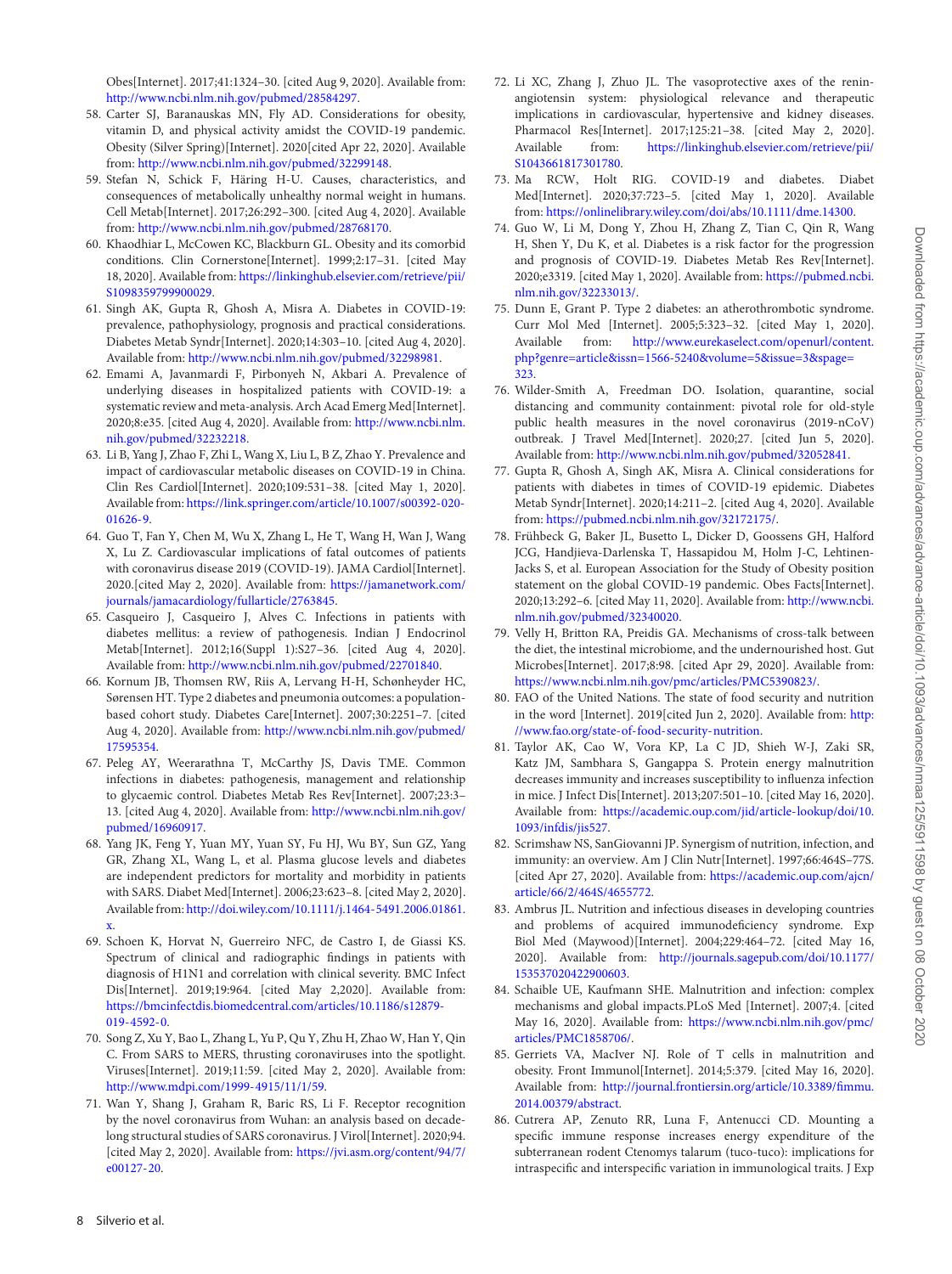Biol[Internet]. 2010;213:715–24. [cited Aug 4, 2020]. Available from: [http://www.ncbi.nlm.nih.gov/pubmed/20154186.](http://www.ncbi.nlm.nih.gov/pubmed/20154186)

- <span id="page-8-0"></span>87. Childs CE, Calder PC, Miles EA. Diet and immune function. Nutrients [\[Internet\]. 2019;11. \[cited May 20, 2020\]. Available from:](http://www.ncbi.nlm.nih.gov/pubmed/31426423) http://www. ncbi.nlm.nih.gov/pubmed/31426423.
- <span id="page-8-1"></span>88. Ganeshan K, Chawla A. Metabolic regulation of immune responses. Annu Rev Immunol[Internet]. 2014;32:609–34. [cited May 16, 2020]. Available from: [http://www.annualreviews.org/doi/10.1146/annurev](http://www.annualreviews.org/doi/10.1146/annurev-immunol-032713-120236)immunol-032713-120236.
- <span id="page-8-2"></span>89. Saucillo DC, Gerriets VA, Sheng J, Rathmell JC, MacIver NJ. Leptin metabolically licenses T cells for activation to link nutrition and immunity. J Immunol[Internet]. 2014 192:136–44. [cited May 16, 2020]. Available from: [http://www.jimmunol.org/lookup/doi/10.4049/](http://www.jimmunol.org/lookup/doi/10.4049/jimmunol.1301158) jimmunol.1301158.
- <span id="page-8-3"></span>90. Peña-Cruz V, Reiss C, McIntosh K. Effect of respiratory syncytial virus infection on mice with protein malnutrition. J Med Virol[Internet]. [1991;33:219–23. \[cited Apr 25, 2020\]. Available from:](http://www.ncbi.nlm.nih.gov/pubmed/1906929) http://www.ncbi. nlm.nih.gov/pubmed/1906929.
- <span id="page-8-4"></span>91. Na´jera O, Gonza´lez C, Toledo G, Lo´pez L, Ortiz R. Flow cytometry study of lymphocyte subsets in malnourished and well-nourished children with bacterial infections. Clin Diagn Lab Immunol[Internet]. [2004;11:577–80. \[cited May 16, 2020\]. Available from:](https://cvi.asm.org/content/11/3/577) https://cvi.asm. org/content/11/3/577.
- <span id="page-8-5"></span>92. Savino W, Dardenne M, Velloso LA, Dayse Silva-Barbosa S. The thymus is a common target in malnutrition and infection. Br J Nutr[Internet]. 2007;98:S11–6. [cited May 16, 2020]. Available from: [https://www.cambridge.org/core/product/identifier/](https://www.cambridge.org/core/product/identifier/S0007114507832880/type/journal_article) S0007114507832880/type/journal\_article.
- <span id="page-8-6"></span>93. Alwarawrah Y, Kiernan K, MacIver NJ. Changes in nutritional status impact immune cell metabolism and function. Front Immunol[Internet]. 2018;9. [cited May 19, 2020]. Available from: [https://www.ncbi.nlm.nih.gov/pmc/articles/](https://www.ncbi.nlm.nih.gov/pmc/articles/PMC5968375/) PMC5968375/.
- <span id="page-8-7"></span>94. Wensveen FM, Valentić S, Šestan M, Wensveen TT, Polić B. Interactions between adipose tissue and the immune system in health and malnutrition. Semin Immunol[Internet]. 2015;27:322–33. [cited May 20, 2020]. Available from: [http://www.ncbi.nlm.nih.gov/pubmed/](http://www.ncbi.nlm.nih.gov/pubmed/26603491) 26603491.
- <span id="page-8-8"></span>95. Radigan KA, Morales-Nebreda L, Soberanes S, Nicholson T, Nigdelioglu R, Cho T, Chi M, Hamanaka RB, Misharin AV, Perlman H, et al. Impaired clearance of influenza A virus in obese, leptin receptor deficient mice is independent of leptin signaling in the lung epithelium and macrophages. PLoS One[Internet]. 2014;9. [cited May 19, 2020]. Available from: [https://www.ncbi.nlm.nih.gov/pmc/articles/PMC4169489/.](https://www.ncbi.nlm.nih.gov/pmc/articles/PMC4169489/)
- <span id="page-8-9"></span>96. Maurya R, Bhattacharya P, Dey R, Nakhasi HL. Leptin functions in infectious diseases. Front Immunol[Internet]. 2018;9. [cited May 19, 2020]. Available from: [https://www.ncbi.nlm.nih.gov/pmc/articles/](https://www.ncbi.nlm.nih.gov/pmc/articles/PMC6275238/) PMC6275238/.
- <span id="page-8-10"></span>97. Beck MA, Handy J, Levander OA. Host nutritional status: the neglected virulence factor. Trends Microbiol[Internet]. 2004;12:417–23. [cited Aug 4, 2020]. Available from: [http://www.ncbi.nlm.nih.gov/pubmed/](http://www.ncbi.nlm.nih.gov/pubmed/15337163) 15337163.
- <span id="page-8-11"></span>98. Huang C, Wang Y, Li X, Ren L, Zhao J, Hu Y, Zhang L, Fan G, Xu J, Gu X, et al. Clinical features of patients infected with 2019 novel coronavirus in Wuhan, China. Lancet North Am Ed[Internet]. [2020;395:497–506. \[cited May 20, 2020\]. Available from:](http://www.ncbi.nlm.nih.gov/pubmed/31986264) http://www. ncbi.nlm.nih.gov/pubmed/31986264.
- <span id="page-8-12"></span>99. D'Amico F, Baumgart DC, Danese S, Peyrin-Biroulet L. Diarrhea during COVID-19 infection: pathogenesis, epidemiology, prevention and management. Clin Gastroenterol Hepatol[Internet]. 2020. [cited Apr 29, 2020]. Available from: [https://www.ncbi.nlm.nih.gov/pmc/](https://www.ncbi.nlm.nih.gov/pmc/articles/PMC7141637/) articles/PMC7141637/.
- <span id="page-8-13"></span>100. Mobarhan S, DeMeo M. Diarrhea induced by enteral feeding. Nutr Rev[Internet]. 2009;53:67–70. [cited Aug 4, 2020]. Available from: [https://academic.oup.com/nutritionreviews/article-lookup/doi/](https://academic.oup.com/nutritionreviews/article-lookup/doi/10.1111/j.1753-4887.1995.tb01504.x) 10.1111/j.1753-4887.1995.tb01504.x.
- <span id="page-8-14"></span>101. Lee JSW, Auyeung TW. A comparison of two feeding methods in the alleviation of diarrhoea in older tube-fed patients: a randomised

controlled trial. Age Ageing[Internet]. 2003;32:388–93. [cited Aug 4, 2020]. Available from: [http://www.ncbi.nlm.nih.gov/pubmed/](http://www.ncbi.nlm.nih.gov/pubmed/12851181) 12851181.

- <span id="page-8-15"></span>102. Graf CE, Pichard C, Herrmann FR, Sieber CC, Zekry D, Genton L. Prevalence of low muscle mass according to body mass index in older adults. Nutrition[Internet]. 2017;34:124–9. [cited 2020 Apr 29]. Available from: [https://www.sciencedirect.com/science/article/](https://www.sciencedirect.com/science/article/abs/pii/S0899900716302234) abs/pii/S0899900716302234.
- <span id="page-8-16"></span>103. Kunz R, Minder M. COVID-19 pandemic: palliative care for elderly and frail patients at home and in residential and nursing homes. Swiss Med Wkly[Internet]. 2020;150:w20235. [cited Aug 4, 2020]. Available from: [http://www.ncbi.nlm.nih.gov/pubmed/32208497.](http://www.ncbi.nlm.nih.gov/pubmed/32208497)
- <span id="page-8-17"></span>104. Rothan HA, Byrareddy SN. The epidemiology and pathogenesis of coronavirus disease (COVID-19) outbreak. J Autoimmun[Internet]. [2020;109:102433. \[cited Aug 4, 2020\]. Available from:](http://www.ncbi.nlm.nih.gov/pubmed/32113704) http://www.ncbi. nlm.nih.gov/pubmed/32113704.
- <span id="page-8-18"></span>105. Pawelec G. Age and immunity: what is "immunosenescence"? Exp Gerontol[Internet]. 2018;105:4–9. [cited Aug 9, 2020]. Available from: [https://www.sciencedirect.com/science/article/abs/pii/](https://www.sciencedirect.com/science/article/abs/pii/S0531556517306599?via%3Dihub) S0531556517306599?via%3Dihub.
- <span id="page-8-19"></span>106. Ventura MT, Casciaro M, Gangemi S, Buquicchio R. Immunosenescence in aging: between immune cells depletion and cytokines up-regulation. Clin Mol Allergy[Internet]. 2017;15:21. [\[cited Aug 9, 2020\]. Available from:](http://www.ncbi.nlm.nih.gov/pubmed/29259496) http://www.ncbi.nlm.nih.gov/ pubmed/29259496.
- <span id="page-8-20"></span>107. Montecino-Rodriguez E, Berent-Maoz B, Dorshkind K. Causes, consequences, and reversal of immune system aging. J Clin Invest[Internet]. 2013;123:958–65. [cited Aug 9, 2020]. Available from: [http://www.ncbi.nlm.nih.gov/pubmed/23454758.](http://www.ncbi.nlm.nih.gov/pubmed/23454758)
- <span id="page-8-21"></span>108. Goronzy JJ, Weyand CM. Aging, autoimmunity and arthritis: Tcell senescence and contraction of T-cell repertoire diversity catalysts of autoimmunity and chronic inflammation. Arthritis Res Ther[Internet]. 2003;5:225–34. [cited Aug 9, 2020]. Available from: [http://www.ncbi.nlm.nih.gov/pubmed/12932282.](http://www.ncbi.nlm.nih.gov/pubmed/12932282)
- <span id="page-8-22"></span>109. Trzonkowsk P, Szmit E, Myśliwska J, Myśliwski A. CD4+CD25+ T regulatory cells inhibit cytotoxic activity of CTL and NK cells in humans-impact of immunosenescence. Clin Immunol[Internet]. 2006;119:307–16. [cited Aug 6, 2020]. Available from: https:// [linkinghub.elsevier.com/retrieve/pii/S1521-6616\(06\)00049-0.](https://linkinghub.elsevier.com/retrieve/pii/S1521-6616(06)00049-0)
- <span id="page-8-23"></span>110. Fulop T, Larbi A, Dupuis G, Le Page A, Frost EH, Cohen AA, Witkowski JM, Franceschi C. Immunosenescence and inflammaging as two sides of the same coin: friends or foes? Front Immunol[Internet]. 2018;8:1960. [cited Aug 9, 2020]. Available from: [http://journal.frontiersin.org/article/10.3389/fimmu.2017.01960/full.](http://journal.frontiersin.org/article/10.3389/fimmu.2017.01960/full)
- <span id="page-8-24"></span>111. Crooke SN, Ovsyannikova IG, Poland GA, Kennedy RB. Immunosenescence and human vaccine immune responses. Immun Ageing[Internet]. 2019;16:25. [cited Aug 9, 2020]. Available from: [https://immunityageing.biomedcentral.com/articles/10.1186/s12979-](https://immunityageing.biomedcentral.com/articles/10.1186/s12979-019-0164-9) 019-0164-9.
- <span id="page-8-25"></span>112. Heijl I, Schweitzer VA, Zhang L, Linden PD , Werkhoven CH, Postma DF. Inappropriate use of antimicrobials for lower respiratory tract infections in elderly patients: patient- and community-related implications and possible interventions. Drugs Aging [Internet]. [2018;35:389–98. \[cited Aug 5, 2020\]. Available from:](https://www.ncbi.nlm.nih.gov/pmc/articles/PMC5956067/) https://www.ncbi. nlm.nih.gov/pmc/articles/PMC5956067/.
- 113. Dang TT, Majumdar SR, Marrie TJ, Eurich DT. Recurrent pneumonia: a review with focus on clinical epidemiology and modifiable risk factors in elderly patients. Drugs Aging [Internet]. 2015;32:13–9. [\[cited Aug 4, 2020\]. Available from:](https://pubmed.ncbi.nlm.nih.gov/25491559/) https://pubmed.ncbi.nlm.nih.gov/ 25491559/.
- 114. Millett ERC, Quint JK, Smeeth L, Daniel RM, Thomas SL. Incidence of community-acquired lower respiratory tract infections and pneumonia among older adults in the United Kingdom: a populationbased study. PLoS One[Internet]. 2013;8:e75131. [cited Aug 5, 2020]. Available from: [https://pubmed.ncbi.nlm.nih.gov/24040394/.](https://pubmed.ncbi.nlm.nih.gov/24040394/)
- <span id="page-8-26"></span>115. Osterholm MT, Kelley NS, Sommer A, Belongia EA. Efficacy and effectiveness of influenza vaccines: a systematic review and metaanalysis. Lancet Infect Dis[Internet]. 2012;12:36–44. [cited Aug 5, 2020]. Available from: [https://pubmed.ncbi.nlm.nih.gov/22032844/.](https://pubmed.ncbi.nlm.nih.gov/22032844/)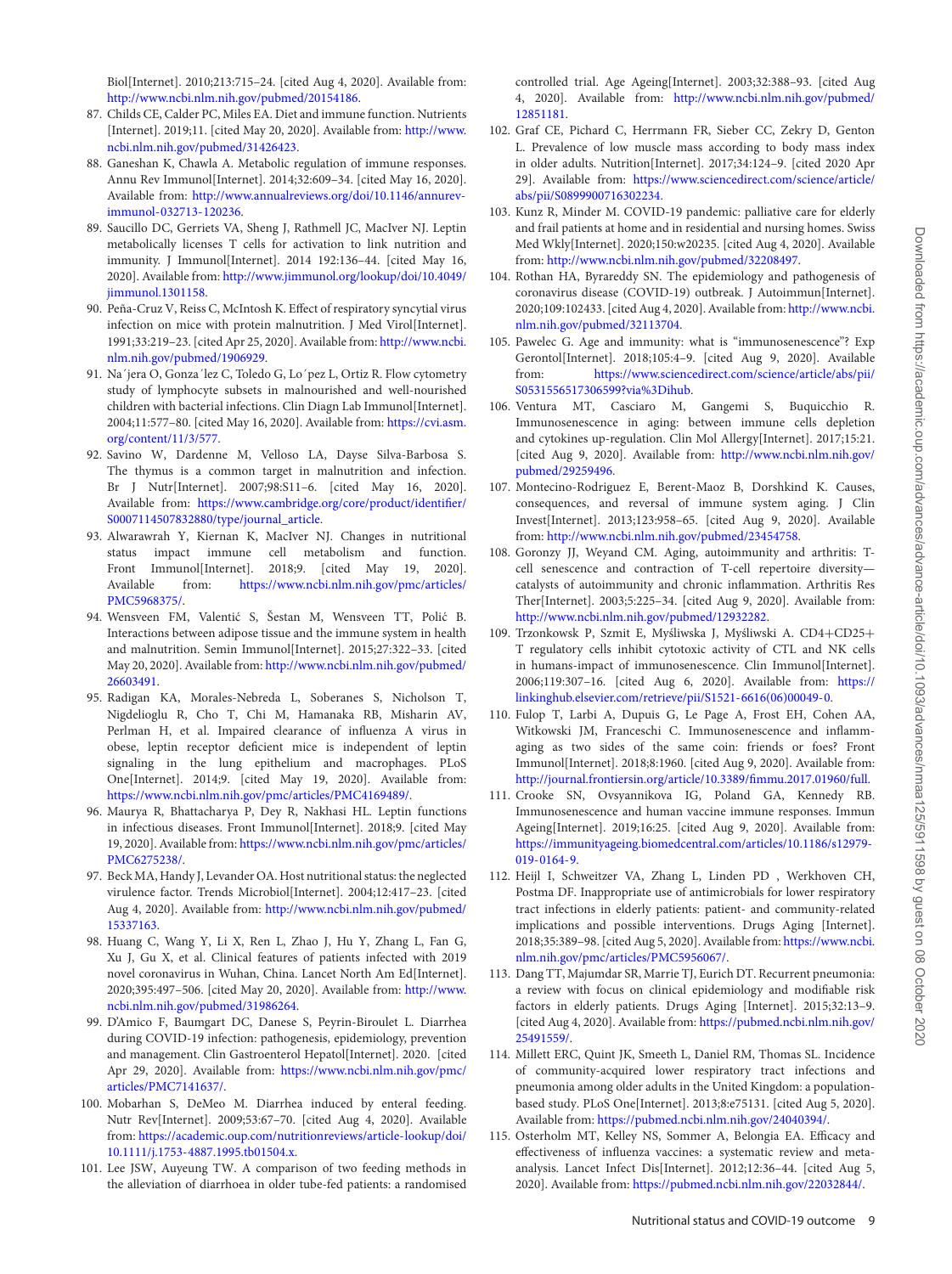- 116. Thomas RE, Jefferson T, Lasserson TJ. Influenza vaccination for healthcare workers who care for people aged 60 or older living in long-term care institutions. Cochrane Database Syst Rev[Internet]. [2016;2:CD005187. \[cited Aug 4, 2020\]. Available from:](https://pubmed.ncbi.nlm.nih.gov/27251461/) https:// pubmed.ncbi.nlm.nih.gov/27251461/.
- 117. Jefferson T, Di P C, Al-Ansary LA, Ferroni E, Thorning S, Thomas RE. Vaccines for preventing influenza in the elderly. Cochrane Database Syst Rev[Internet]. 2010;17:CD004876. [cited Aug 4, 2020]. Available from: [https://doi.org/10.1002/14651858.CD004876.pub3.](https://doi.org/10.1002/14651858.CD004876.pub3)
- 118. Ciabattini A, Nardini C, Santoro F, Garagnani P, Franceschi C, Medaglini D. Vaccination in the elderly: the challenge of immune changes with aging. Semin Immunol[Internet]. 2018;40:83–94. [cited Aug 9, 2020]. Available from: [https://pubmed.ncbi.nlm.nih.gov/](https://pubmed.ncbi.nlm.nih.gov/30501873/) 30501873/.
- 119. Oh S-J, Lee JK, Shin OS. Aging and the immune system: the impact of immunosenescence on viral infection, immunity and vaccine immunogenicity. Immune Netw[Internet]. 2019;19:e37. [cited Aug 9, 2020]. Available from: [https://pubmed.ncbi.nlm.nih.gov/31921467/.](https://pubmed.ncbi.nlm.nih.gov/31921467/)
- <span id="page-9-0"></span>120. Goronzy JJ, Fulbright JW, Crowson CS, Poland GA, O'Fallon WM, Weyand CM. Value of immunological markers in predicting responsiveness to influenza vaccination in elderly individuals. J Virol[Internet]. 2001;75:12182–7. [cited Aug 4, 2020]. Available from: [https://pubmed.ncbi.nlm.nih.gov/11711609/.](https://pubmed.ncbi.nlm.nih.gov/11711609/)
- <span id="page-9-1"></span>121. Gibson KL, Wu Y-C, Barnett Y, Duggan O, Vaughan R, Kondeatis E, Nilsson B-O, Wikby A, Kipling D, Dunn-Walters DK. B-cell diversity decreases in old age and is correlated with poor health status. Aging [Cell\[Internet\]. 2009;8:18–25. \[cited Aug 4, 2020\]. Available from:](https://pubmed.ncbi.nlm.nih.gov/18986373/) https: //pubmed.ncbi.nlm.nih.gov/18986373/.
- <span id="page-9-2"></span>122. de Morais C, Oliveira B, Afonso C, Lumbers M, Raats M, de Almeida MDV. Nutritional risk of European elderly. Eur J Clin Nutr[Internet]. [2013;67:1215–9. \[cited Aug 4, 2020\]. Available from:](http://www.ncbi.nlm.nih.gov/pubmed/24065060) http://www.ncbi. nlm.nih.gov/pubmed/24065060.
- <span id="page-9-3"></span>123. Mehta S. Nutritional status and COVID-19: an opportunity for lasting change? Clin Med[Internet]. 2020;20:270–3. [cited May 18, 2020]. Available from: [https://www.rcpjournals.org/content/clinmedicine/](https://www.rcpjournals.org/content/clinmedicine/20/3/270) 20/3/270.
- <span id="page-9-4"></span>124. Li T, Zhang Y, Gong C, Wang J, Liu B, Shi L, Duan J. Prevalence of malnutrition and analysis of related factors in elderly patients with COVID-19 in Wuhan, China. Eur J Clin Nutr[Internet]. 2020;1–5. [\[cited 2020 Apr 27\]. Available from:](http://www.nature.com/articles/s41430-020-0642-3) http://www.nature.com/articles/ s41430-020-0642-3.
- <span id="page-9-5"></span>125. Jia H. Pulmonary angiotensin-converting enzyme 2 (ACE2) and inflammatory lung disease. Shock[Internet]. 2016;46:239–48. [cited [Apr 27, 2020\]. Available from:](https://insights.ovid.com/?an=00024382-201609000-00003) https://insights.ovid.com/?an= 00024382-201609000-00003.
- <span id="page-9-6"></span>126. Ohwada H, Nakayama T, Kanaya Y, Tanaka Y. Serum albumin levels and their correlates among individuals with motor disorders at five institutions in Japan. Nutr Res Pract[Internet]. 2017;11:57. [cited Apr 27, 2020]. Available from: [https://synapse.koreamed.org/DOIx.php?](https://synapse.koreamed.org/DOIx.php?id=10.4162/nrp.2017.11.1.57) id=10.4162/nrp.2017.11.1.57.
- <span id="page-9-7"></span>127. Maeda K, Akagi J. Muscle mass loss is a potential predictor of 90-day mortality in older adults with aspiration pneumonia. J Am Geriatr Soc[Internet]. 2017;65:e18–22. [cited Jun 1, 2020]. Available from: [http://www.ncbi.nlm.nih.gov/pubmed/27858956.](http://www.ncbi.nlm.nih.gov/pubmed/27858956)
- <span id="page-9-8"></span>128. Barazzoni R, Bischoff SC, Breda J, Wickramasinghe K, Krznaric Z, Nitzan D, Pirlich M, Singer P . ESPEN expert statements and practical guidance for nutritional management of individuals with SARS-CoV-2 infection. Clin Nutr[Internet]. [cited May 20, 2020]. Available from: [https://www.ncbi.nlm.nih.gov/pmc/articles/PMC7138149/.](https://www.ncbi.nlm.nih.gov/pmc/articles/PMC7138149/)
- <span id="page-9-9"></span>129. Cruz-Jentoft AJ, Bahat G, Bauer J, Boirie Y, Bruyère O, Cederholm T, Cooper C, Landi F, Rolland Y, Sayer AA, et al. Sarcopenia: revised European consensus on definition and diagnosis. Age Ageing[Internet]. 2019;48:16–31. [cited Jun 1, 2020]. Available from: [http://www.ncbi.nlm.nih.gov/pubmed/30312372.](http://www.ncbi.nlm.nih.gov/pubmed/30312372)
- <span id="page-9-10"></span>130. Cesari M, Kritchevsky SB, Baumgartner RN, Atkinson HH, Penninx B, Lenchik L, Palla SL, Ambrosius WT, Tracy RP, Pahor M. Sarcopenia, obesity, and inflammation—results from the Trial of Angiotensin Converting Enzyme Inhibition and Novel Cardiovascular Risk

Factors Study. Am J Clin Nutr[Internet]. 2005;82:428–34. [cited Jun 2, 2020]. Available from: [http://www.ncbi.nlm.nih.gov/pubmed/](http://www.ncbi.nlm.nih.gov/pubmed/16087989) 16087989.

- <span id="page-9-11"></span>131. Visser M, Pahor M, Taaffe DR, Goodpaster BH, Simonsick EM, Newman AB, Nevitt M, Harris TB. Relationship of interleukin-6 and tumor necrosis factor-alpha with muscle mass and muscle strength in elderly men and women: the Health ABC Study. J Gerontol A Biol Sci Med Sci[Internet]. 2002;57:M326–32. [cited Jun 2, 2020]. Available from: [http://www.ncbi.nlm.nih.gov/pubmed/11983728.](http://www.ncbi.nlm.nih.gov/pubmed/11983728)
- <span id="page-9-12"></span>132. Anker SD, Coats AJS, Morley JE, Rosano G, Bernabei R, von Haehling S, Kalantar-Zadeh K. Muscle wasting disease: a proposal for a new disease classification. J Cachexia Sarcopenia Muscle[Internet]. [2014;5:1–3. \[cited Aug 4, 2020\]. Available from:](http://www.ncbi.nlm.nih.gov/pubmed/24595459) http://www.ncbi.nlm. nih.gov/pubmed/24595459.
- <span id="page-9-17"></span>133. Laviano A, Koverech A, Zanetti M. Nutrition support in the time of SARS-CoV-2 (COVID-19). Nutrition[Internet]. 2020;74:110834. [\[cited Aug 4, 2020\]. Available from:](https://www.ncbi.nlm.nih.gov/pmc/articles/PMC7132492/) https://www.ncbi.nlm.nih.gov/ pmc/articles/PMC7132492/.
- <span id="page-9-16"></span>134. Kalinkovich A, Livshits G. Sarcopenic obesity or obese sarcopenia: a cross talk between age-associated adipose tissue and skeletal muscle inflammation as a main mechanism of the pathogenesis. Ageing Res Rev[Internet]. 2017;35:200–21. [cited Aug 4, 2020]. Available from: [http://www.ncbi.nlm.nih.gov/pubmed/27702700.](http://www.ncbi.nlm.nih.gov/pubmed/27702700)
- <span id="page-9-13"></span>135. Prado CMM, Lieffers JR, McCargar LJ, Reiman T, Sawyer MB, Martin L, Baracos VE. Prevalence and clinical implications of sarcopenic obesity in patients with solid tumours of the respiratory and gastrointestinal tracts: a population-based study. Lancet Oncol[Internet]. 2008;9:629–35. [cited Jun 1, 2020]. Available from: [http://www.ncbi.nlm.nih.gov/pubmed/18539529.](http://www.ncbi.nlm.nih.gov/pubmed/18539529)
- 136. Reisinger KW, van Vugt JLA, Tegels JJW, Snijders C, Hulsewé KWE, Hoofwijk AGM, Stoot JH, Von Meyenfeldt MF, Beets GL, Derikx JPM, et al. Functional compromise reflected by sarcopenia, frailty, and nutritional depletion predicts adverse postoperative outcome after colorectal cancer surgery. Ann Surg[Internet]. 2015;261:345–52. [cited Jun 1, 2020]. Available from: [http://www.ncbi.nlm.nih.gov/pubmed/](http://www.ncbi.nlm.nih.gov/pubmed/24651133) 24651133.
- 137. de Hoogt PA, Reisinger KW, Tegels JJW, Bosmans J, Tijssen F, Stoot J. Functional Compromise Cohort Study (FCCS): sarcopenia is a strong predictor of mortality in the intensive care unit.World J Surg[Internet]. [2018;42:1733–41. \[cited Jun 1, 2020\]. Available from:](http://www.ncbi.nlm.nih.gov/pubmed/29285609) http://www.ncbi. nlm.nih.gov/pubmed/29285609.
- <span id="page-9-14"></span>138. Rubio-Ruiz ME, Guarner-Lans V, Pérez-Torres I, Soto ME. Mechanisms underlying metabolic syndrome-related sarcopenia and possible therapeutic measures. Int J Mol Sci[Internet]. 2019;20. [cited Jun 1, 2020]. Available from: [http://www.ncbi.nlm.nih.gov/pubmed/30717377.](http://www.ncbi.nlm.nih.gov/pubmed/30717377)
- <span id="page-9-15"></span>139. Pienkowska J, Brzeska B, Kaszubowski M, Kozak O, Jankowska A, ´ Szurowska E. MRI assessment of ectopic fat accumulation in pancreas, liver and skeletal muscle in patients with obesity, overweight and normal BMI in correlation with the presence of central obesity and metabolic syndrom e. DMSO[Internet]. 2019;12:623–36. [cited May 1, 2020]. Available from: [https://pubmed.ncbi.nlm.nih.gov/31118724/.](https://pubmed.ncbi.nlm.nih.gov/31118724/)
- <span id="page-9-18"></span>140. Parry SM, Puthucheary ZA. The impact of extended bed rest on the musculoskeletal system in the critical care environment. Extrem Physiol Med[Internet]. 2015;4:16. [cited Jun 1, 2020]. Available from: [http://www.ncbi.nlm.nih.gov/pubmed/26457181.](http://www.ncbi.nlm.nih.gov/pubmed/26457181)
- <span id="page-9-19"></span>141. Lewnard JA, Liu VX, Jackson ML, Schmidt MA, Jewell BL, Flores JP, Jentz C, Northrup GR, Mahmud A, Reingold AL, et al. Incidence, clinical outcomes, and transmission dynamics of severe coronavirus disease 2019 in California and Washington: prospective cohort study. BMJ[Internet]. 2020;369:m1923. [cited Jun 1, 2020]. Available from: [http://www.ncbi.nlm.nih.gov/pubmed/32444358.](http://www.ncbi.nlm.nih.gov/pubmed/32444358)
- <span id="page-9-20"></span>142. Krznaric Ž, BBender DV, Laviano A, Cuerda C, Landi F, Monteiro R, Pirlich M, Barazzoni R. A simple remote nutritional screening tool and practical guidance for nutritional care in primary practice during the COVID-19 pandemic. Clin Nutr[Internet]. 2020.[cited Jun 1, 2020]. Available from: [http://www.ncbi.nlm.nih.gov/pubmed/](http://www.ncbi.nlm.nih.gov/pubmed/32425292) 32425292.